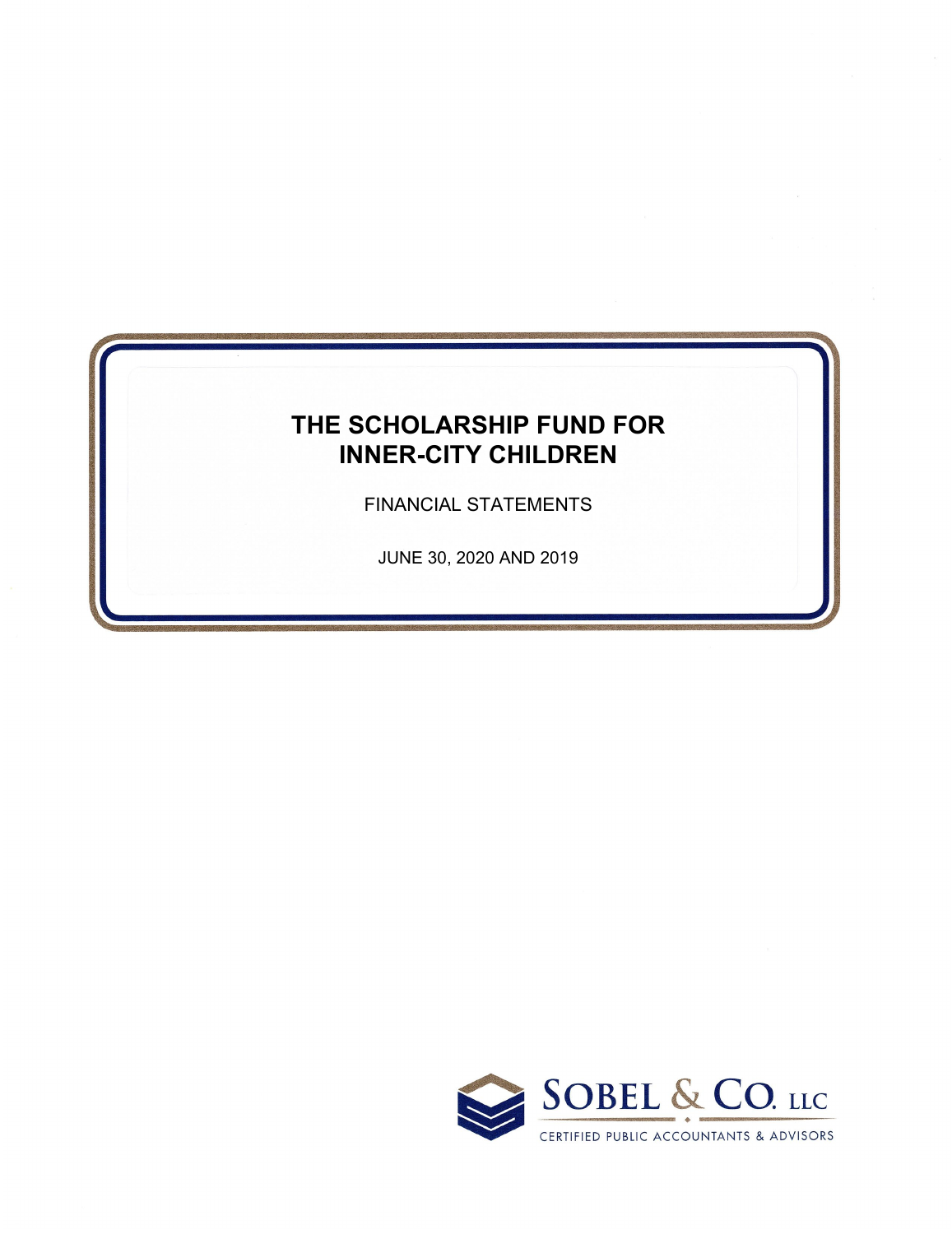## **THE SCHOLARSHIP FUND FOR INNER-CITY CHILDREN**

### JUNE 30, 2020 AND 2019

#### **CONTENTS**

|                              | Page    |
|------------------------------|---------|
|                              | $1 - 2$ |
| <b>Financial Statements:</b> |         |
|                              | 3       |
|                              | $4 - 5$ |
|                              | 6       |
|                              |         |
|                              | $8-22$  |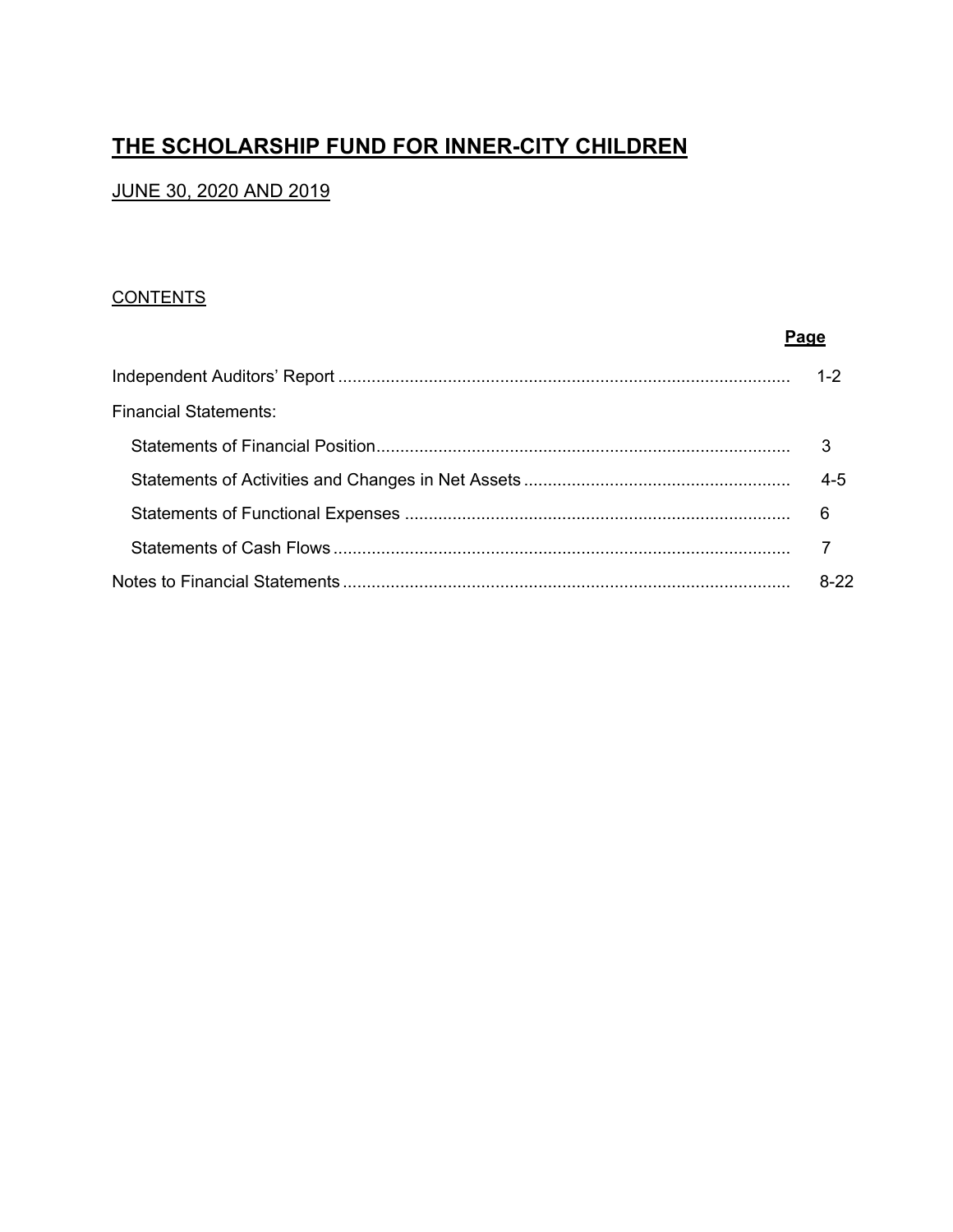

## **INDEPENDENT AUDITORS' REPORT**

To the Board of Trustees The Scholarship Fund for Inner-City Children Newark, New Jersey

#### **Report on the Financial Statements**

We have audited the accompanying financial statements of The Scholarship Fund for Inner-City Children ("Fund"), which comprise the statement of financial position as of June 30, 2020, and the related statements of activities and changes in net assets, functional expenses, and cash flows for the year then ended, and the related notes to the financial statements.

#### *Management's Responsibility for the Financial Statements*

Management is responsible for the preparation and fair presentation of these financial statements in accordance with accounting principles generally accepted in the United States of America; this includes the design, implementation, and maintenance of internal control relevant to the preparation and fair presentation of financial statements that are free from material misstatements, whether due to fraud or error.

#### *Auditors' Responsibility*

Our responsibility is to express an opinion on these financial statements based on our audit. We conducted our audit in accordance with auditing standards generally accepted in the United States of America. Those standards require that we plan and perform the audit to obtain reasonable assurance about whether the financial statements are free of material misstatement.

An audit involves performing procedures to obtain audit evidence about the amounts and disclosures in the financial statements. The procedures selected depend on the auditors' judgment, including the assessment of the risks of material misstatement of the financial statements, whether due to fraud or error. In making those risk assessments, the auditors consider internal control relevant to The Scholarship for Inner-City Children's preparation and fair presentation of the financial statements in order to design audit procedures that are appropriate in the circumstances, but not for the purpose of expressing an opinion on the effectiveness of The Scholarship for Inner-City Children's internal control. Accordingly, we express no such opinion. An audit also includes evaluating the appropriateness of accounting policies used and the reasonableness of significant accounting estimates made by management, as well as evaluating the overall presentation of the financial statements.

We believe that the audit evidence we have obtained is sufficient and appropriate to provide a basis for our audit opinion.

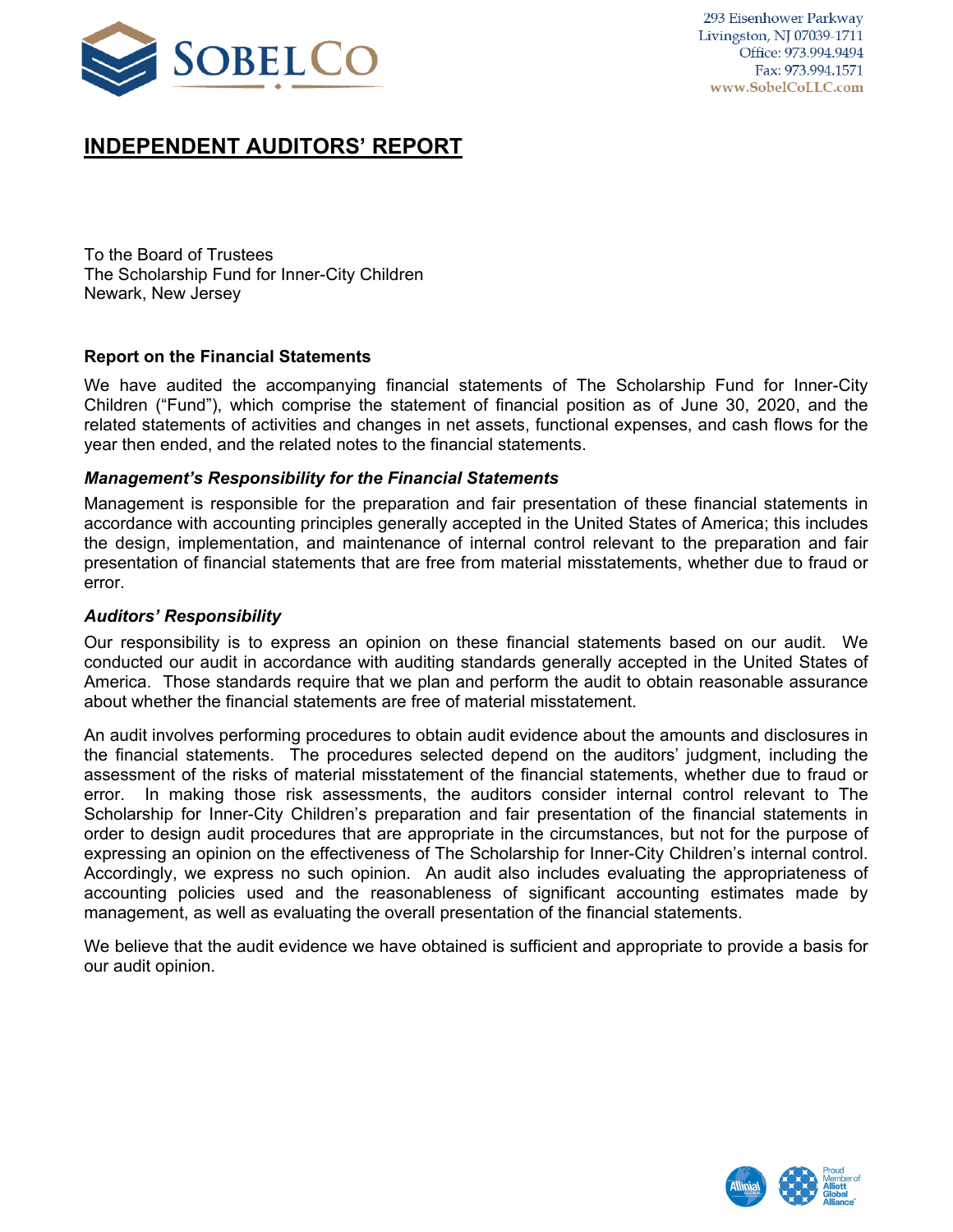#### *Opinion*

In our opinion, the financial statements referred to above present fairly, in all material respects, the financial position of The Scholarship Fund for Inner-City Children as of June 30, 2020, and the changes in its net assets and its cash flows for the years then ended in accordance with accounting principles generally accepted in the United States of America.

#### *Prior-period Financial Statements*

The financial statements of The Scholarship Fund for Inner-City Children for the year ended June 30, 2019, were audited by other auditors, whose report, dated January 8, 2020, expressed an unmodified opinion on those statements.

Sopel & Co; UC

Certified Public Accountants

Livingston, New Jersey May 17, 2022

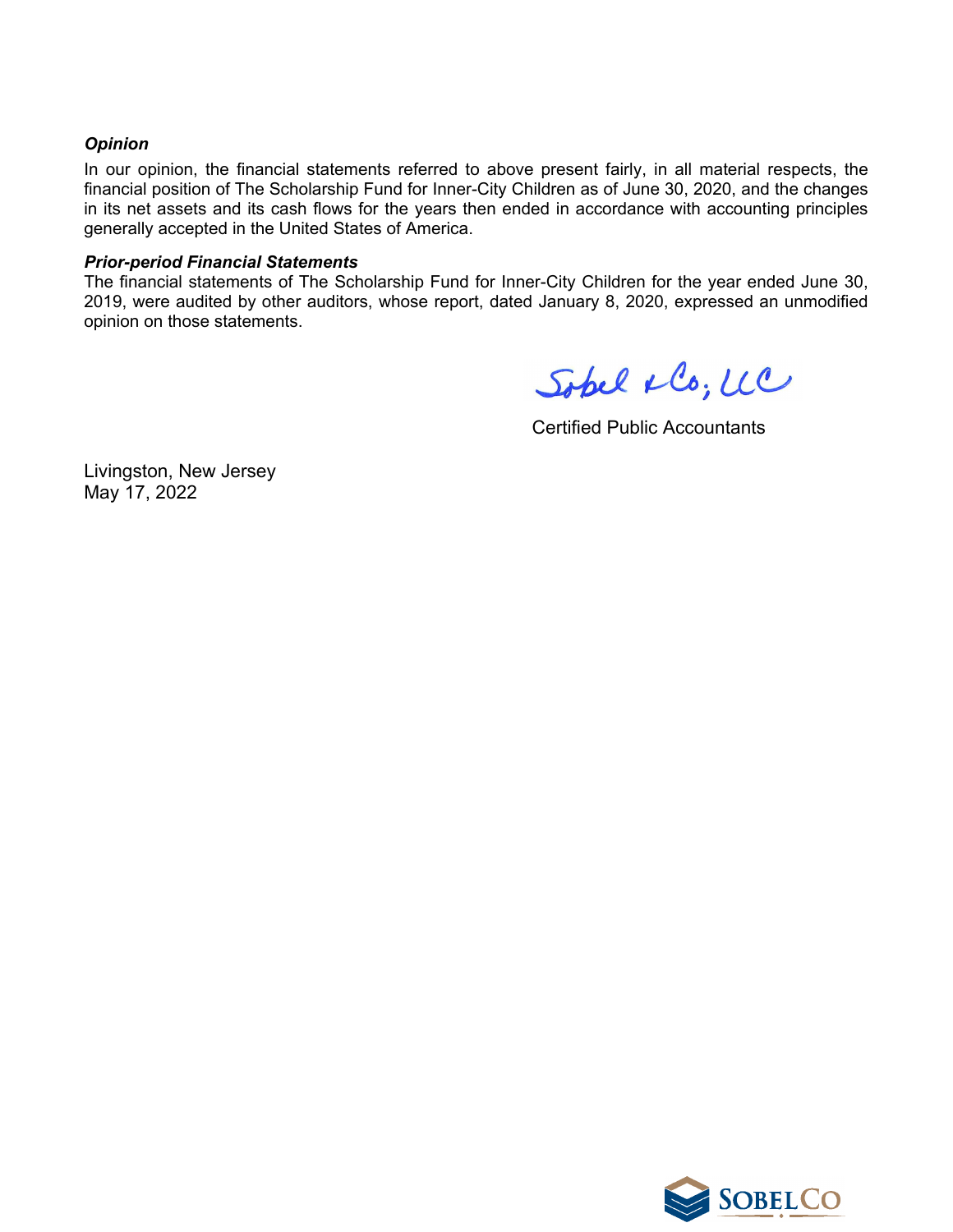## **THE SCHOLARSHIP FUND FOR INNER-CITY CHILDREN** STATEMENTS OF FINANCIAL POSITION

|                                         |      | <b>June 30,</b> |                 |
|-----------------------------------------|------|-----------------|-----------------|
|                                         |      | 2020            | 2019            |
| <b>ASSETS</b>                           |      |                 |                 |
| Cash and cash equivalents               | \$   | 1,162,150       | \$<br>834,920   |
| Contributions receivable, net           |      | 708,620         | 795,132         |
| Investments                             |      | 3,180,111       | 3,487,705       |
| Other assets                            |      | 40,345          | 7,260           |
| <b>Total Assets</b>                     | - \$ | 5,091,226       | \$<br>5,125,017 |
|                                         |      |                 |                 |
| <b>LIABILITIES AND NET ASSETS</b>       |      |                 |                 |
| <b>LIABILITIES:</b>                     |      |                 |                 |
| Accounts payable and accrued expenses   | \$   | 81,758          | \$<br>333,085   |
| Deferred revenue                        |      | 91,900          |                 |
| Refundable advance                      |      | 87,500          |                 |
| Other long-term liabilities             |      | 26,828          |                 |
| <b>Total Liabilities</b>                |      | 287,986         | 333,085         |
| <b>COMMITMENTS AND CONTINGENCIES</b>    |      |                 |                 |
| <b>NET ASSETS:</b>                      |      |                 |                 |
| Without donor restrictions              |      | 898,182         | 447,967         |
| With donor restrictions                 |      | 3,905,058       | 4,343,965       |
| <b>Total Net Assets</b>                 |      | 4,803,240       | 4,791,932       |
| <b>Total Liabilities and Net Assets</b> |      | 5,091,226       | \$<br>5,125,017 |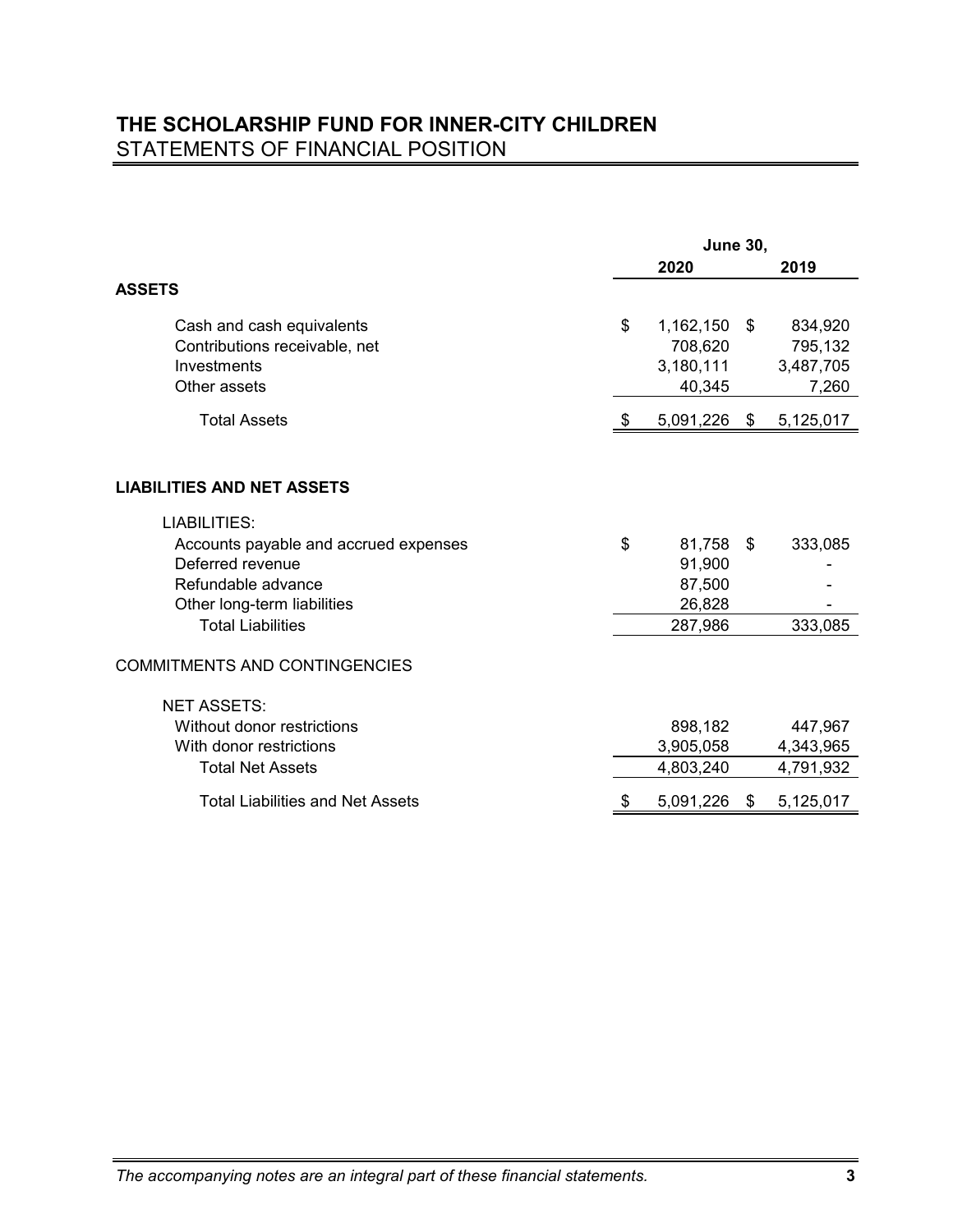## **THE SCHOLARSHIP FUND FOR INNER-CITY CHILDREN**

# STATEMENTS OF ACTIVITIES AND CHANGES IN NET ASSETS

|                                                                                        | Year Ended June 30, 2020 |                     |    |                     |    |               |
|----------------------------------------------------------------------------------------|--------------------------|---------------------|----|---------------------|----|---------------|
|                                                                                        | <b>Without Donor</b>     |                     |    | <b>With Donor</b>   |    |               |
|                                                                                        |                          | <b>Restrictions</b> |    | <b>Restrictions</b> |    | <b>Total</b>  |
| <b>REVENUES AND SUPPORT:</b>                                                           |                          |                     |    |                     |    |               |
| Contributions:                                                                         |                          |                     |    |                     |    |               |
| Unrestricted                                                                           | \$                       | 2,026,630           | \$ |                     | \$ | 2,026,630     |
| Restricted:                                                                            |                          |                     |    |                     |    |               |
| Frazza Family Scholarship Fund                                                         |                          |                     |    | 253,990             |    | 253,990       |
| Children's Scholarship Fund                                                            |                          |                     |    | 267,065             |    | 267,065       |
| Jeanne-Marie La Blanc Scholarship                                                      |                          |                     |    | 5,000               |    | 5,000         |
| John F. Taranta, Jr. Memorial Scholarship Fund                                         |                          |                     |    | 25,000              |    | 25,000        |
| Michael and Julie O'Brien Scholarship Fund                                             |                          |                     |    | 20,000              |    | 20,000        |
| O'Toole Family Scholarship Fund                                                        |                          |                     |    | 15,000              |    | 15,000        |
| St. Catherine of Siena Scholarship Fund<br>Richard A. and Jeanne B. Shiels Scholarship |                          |                     |    | 12,600<br>205       |    | 12,600<br>205 |
| Restricted donations for scholarships                                                  |                          |                     |    | 151,805             |    | 151,805       |
| Award dinner, net of direct expenses                                                   |                          | 84,750              |    |                     |    | 84,750        |
| Basketball fundraising, net of direct expenses                                         |                          | 76,525              |    |                     |    | 76,525        |
| <b>Application fees</b>                                                                |                          | 51,060              |    |                     |    | 51,060        |
| Investment income                                                                      |                          | 14,159              |    | 115,974             |    | 130,133       |
| Net realized and unrealized gain (loss) on investments                                 |                          | 4,666               |    | (167, 662)          |    | (162, 996)    |
| Net assets released from restrictions                                                  |                          | 1,137,884           |    | (1, 137, 884)       |    |               |
| <b>Total Support and Revenue</b>                                                       |                          | 3,395,674           |    | (438, 907)          |    | 2,956,767     |
| <b>EXPENSES:</b>                                                                       |                          |                     |    |                     |    |               |
| Scholarship awards:                                                                    |                          |                     |    |                     |    |               |
| Fund scholarships                                                                      |                          | 690,841             |    |                     |    | 690,841       |
| Jean M. Boyle Memorial Scholarship                                                     |                          | 3,000               |    |                     |    | 3,000         |
| <b>Union Foundation Scholarship Fund</b>                                               |                          | 10,000              |    |                     |    | 10,000        |
| <b>Cunningham Scholarship</b>                                                          |                          | 24,000              |    |                     |    | 24,000        |
| Robert M. Kossick Scholarship                                                          |                          | 8,000               |    |                     |    | 8,000         |
| <b>Rohwetter Scholarship</b>                                                           |                          | 8,000               |    |                     |    | 8,000         |
| Robert E. Rossel Scholarship                                                           |                          | 12,000              |    |                     |    | 12,000        |
| Albert and Bertha Gamper Scholarship                                                   |                          | 95,000              |    |                     |    | 95,000        |
| William Randolph Hearst Foundation Scholarship                                         |                          | 19,000              |    |                     |    | 19,000        |
| Anne E. Whittington Memorial Scholarship                                               |                          | 5,000               |    |                     |    | 5,000         |
| Frazza Family Scholarship Fund                                                         |                          | 300,000             |    |                     |    | 300,000       |
| Children's Scholarship Fund                                                            |                          | 450,443             |    |                     |    | 450,443       |
| Jeanne-Marie La Blanc Scholarship                                                      |                          | 50,000              |    |                     |    | 50,000        |
| John F. Taranta, Jr. Memorial Scholarship Fund                                         |                          | 142,000             |    |                     |    | 142,000       |
| Michael and Julie O'Brien Family Scholarship Fund                                      |                          | 18,000              |    |                     |    | 18,000        |
| O'Toole Family Scholarship Fund                                                        |                          | 30,000              |    |                     |    | 30,000        |
| St. Catherine of Siena Scholarship                                                     |                          | 92,000              |    |                     |    | 92,000        |
| U.S. Space Camp Scholarship                                                            |                          | 150                 |    |                     |    | 150           |
| Restricted gifts - various                                                             |                          | 98,050              |    |                     |    | 98,050        |
| <b>Total Scholarship Awards</b>                                                        |                          | 2,055,484           |    |                     |    | 2,055,484     |
|                                                                                        |                          |                     |    |                     |    |               |
| General and administrative                                                             |                          | 564,635             |    |                     |    | 564,635       |
| Fundraising                                                                            |                          | 325,340             |    |                     |    | 325,340       |
| <b>Total Expenses</b>                                                                  |                          | 2,945,459           |    |                     |    | 2,945,459     |
| <b>CHANGES IN NET ASSETS</b>                                                           |                          | 450,215             |    | (438, 907)          |    | 11,308        |
| NET ASSETS, beginning of year                                                          |                          | 447,967             |    | 4,343,965           |    | 4,791,932     |
| NET ASSETS, end of year                                                                | \$                       | 898,182             | \$ | 3,905,058           | \$ | 4,803,240     |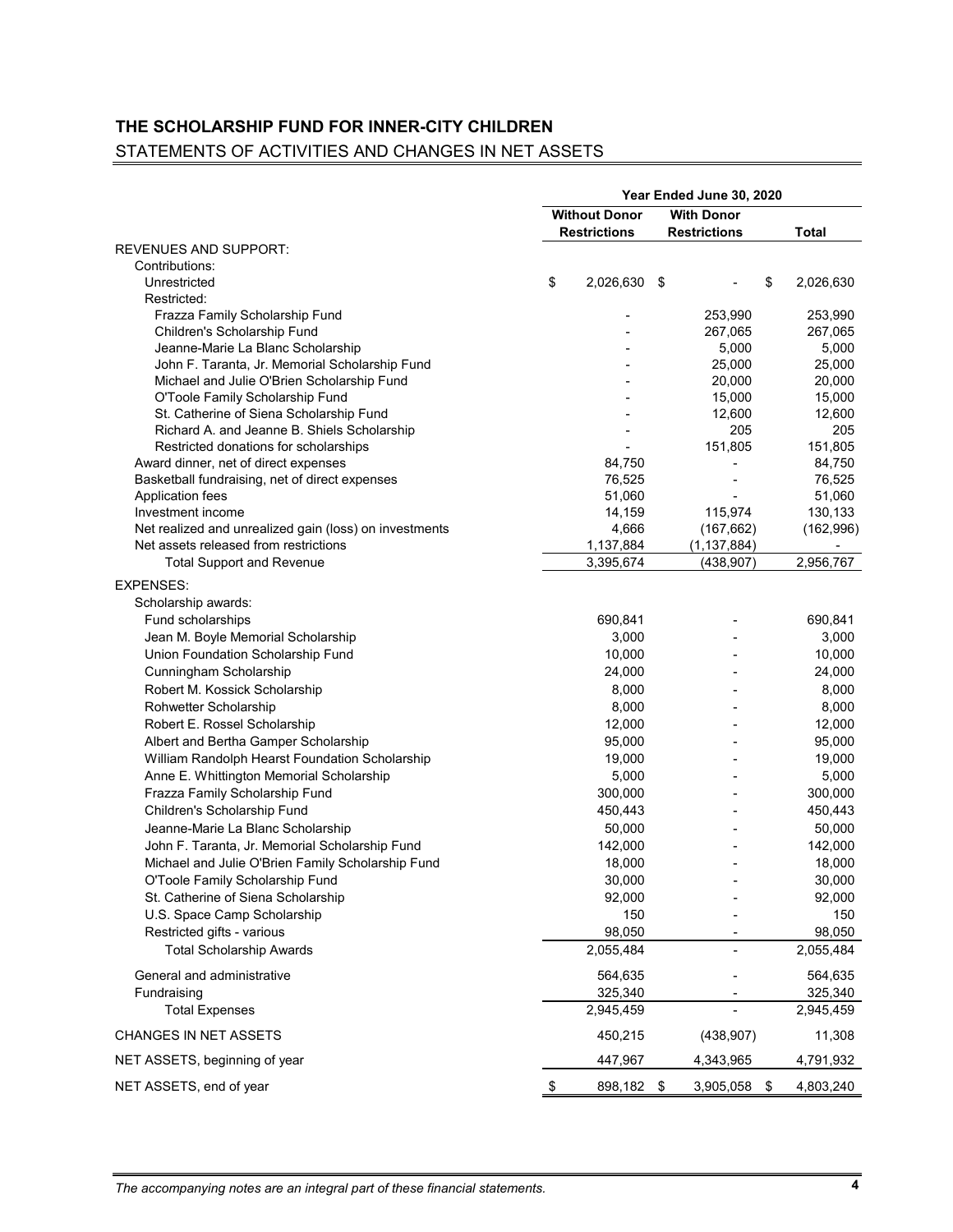# **THE SCHOLARSHIP FUND FOR INNER-CITY CHILDREN**

## STATEMENTS OF ACTIVITIES AND CHANGES IN NET ASSETS

|                                                   | Year Ended June 30, 2019 |                     |                 |  |  |  |
|---------------------------------------------------|--------------------------|---------------------|-----------------|--|--|--|
|                                                   | <b>Without Donor</b>     | <b>With Donor</b>   |                 |  |  |  |
| <b>REVENUES AND SUPPORT:</b>                      | <b>Restrictions</b>      | <b>Restrictions</b> | <b>Total</b>    |  |  |  |
| Contributions:                                    |                          |                     |                 |  |  |  |
| Unrestricted                                      | \$<br>1,041,190          | \$                  | 1,041,190<br>\$ |  |  |  |
| Restricted:                                       |                          |                     |                 |  |  |  |
| Jean M. Boyle Memorial Scholarship                |                          | 1,500               | 1,500           |  |  |  |
| Frazza Family Scholarship Fund                    |                          | 237,778             | 237,778         |  |  |  |
| Children's Scholarship Fund                       |                          | 328,308             | 328,308         |  |  |  |
| Jeanne-Marie La Blanc Scholarship                 |                          | 5,000               | 5,000           |  |  |  |
| Michael and Julie O'Brien Scholarship Fund        |                          | 24,000              | 24,000          |  |  |  |
| O'Toole Family Scholarship Fund                   |                          | 30,500              | 30,500          |  |  |  |
| St. Catherine of Siena Scholarship Fund           |                          | 20,555              | 20,555          |  |  |  |
| U.S. Space Camp Scholarship                       |                          | 11,368              | 11,368          |  |  |  |
| Richard A. and Jeanne B. Shiels Scholarship       |                          | 2,745               | 2,745           |  |  |  |
| Restricted donations for scholarships             |                          | 75,737              | 75,737          |  |  |  |
| Award dinner, net of direct expenses              | 256,691                  |                     | 256,691         |  |  |  |
| Basketball fundraising, net of direct expenses    | 16,889                   |                     | 16,889          |  |  |  |
| <b>Application fees</b>                           | 59,700                   |                     | 59,700          |  |  |  |
| Investment income                                 | 15,094                   | 116,913             | 132,007         |  |  |  |
| Net realized and unrealized gain on investments   | 4,929                    | 146,255             | 151,184         |  |  |  |
| Net assets released from restrictions             | 1,265,679                | (1, 265, 679)       |                 |  |  |  |
| <b>Total Support and Revenue</b>                  | 2,660,172                | (265, 020)          | 2,395,152       |  |  |  |
| <b>EXPENSES:</b>                                  |                          |                     |                 |  |  |  |
| Scholarship awards:                               |                          |                     |                 |  |  |  |
| Fund scholarships                                 | 796,999                  |                     | 796,999         |  |  |  |
| Jean M. Boyle Memorial Scholarship                | 1,500                    |                     | 1,500           |  |  |  |
| Union Foundation Scholarship Fund                 | 12,000                   |                     | 12,000          |  |  |  |
| <b>Cunningham Scholarship</b>                     | 24,000                   |                     | 24,000          |  |  |  |
| Robert M. Kossick Scholarship                     | 8,000                    |                     | 8,000           |  |  |  |
| Rohwetter Scholarship                             | 8,000                    |                     | 8,000           |  |  |  |
| Robert E. Rossel Scholarship                      | 12,000                   |                     | 12,000          |  |  |  |
| Albert and Bertha Gamper Scholarship              | 96,000                   |                     | 96,000          |  |  |  |
| William Randolph Hearst Foundation Scholarship    | 20,000                   |                     | 20,000          |  |  |  |
| Anne E. Whittington Memorial Scholarship          | 5,000                    |                     | 5,000           |  |  |  |
| Frazza Family Scholarship Fund                    | 300,000                  |                     | 300,000         |  |  |  |
| <b>Children's Scholarship Fund</b>                | 581,418                  |                     | 581,418         |  |  |  |
| Jeanne-Marie La Blanc Scholarship                 | 60,000                   |                     | 60,000          |  |  |  |
| John F. Taranta, Jr. Memorial Scholarship Fund    | 160,000                  |                     | 160,000         |  |  |  |
| Michael and Julie O'Brien Family Scholarship Fund | 17,500                   |                     | 17,500          |  |  |  |
| O'Toole Family Scholarship Fund                   | 28,750                   |                     | 28,750          |  |  |  |
| St. Catherine of Siena Scholarship                | 90,000                   |                     | 90,000          |  |  |  |
| U.S. Space Camp Scholarship                       | 11,361                   |                     | 11,361          |  |  |  |
| Restricted gifts - various                        | 106,150                  |                     | 106,150         |  |  |  |
| <b>Total Scholarship Awards</b>                   | 2,338,678                |                     | 2,338,678       |  |  |  |
| General and administrative                        | 462,663                  |                     | 462,663         |  |  |  |
| Fundraising                                       | 217,656                  |                     | 217,656         |  |  |  |
| <b>Total Expenses</b>                             | 3,018,997                |                     | 3,018,997       |  |  |  |
| <b>CHANGES IN NET ASSETS</b>                      | (358, 825)               | (265, 020)          | (623, 845)      |  |  |  |
| NET ASSETS, beginning of year                     | 806,792                  | 4,608,985           | 5,415,777       |  |  |  |
| NET ASSETS, end of year                           | \$<br>447,967            | 4,343,965<br>\$     | 4,791,932<br>\$ |  |  |  |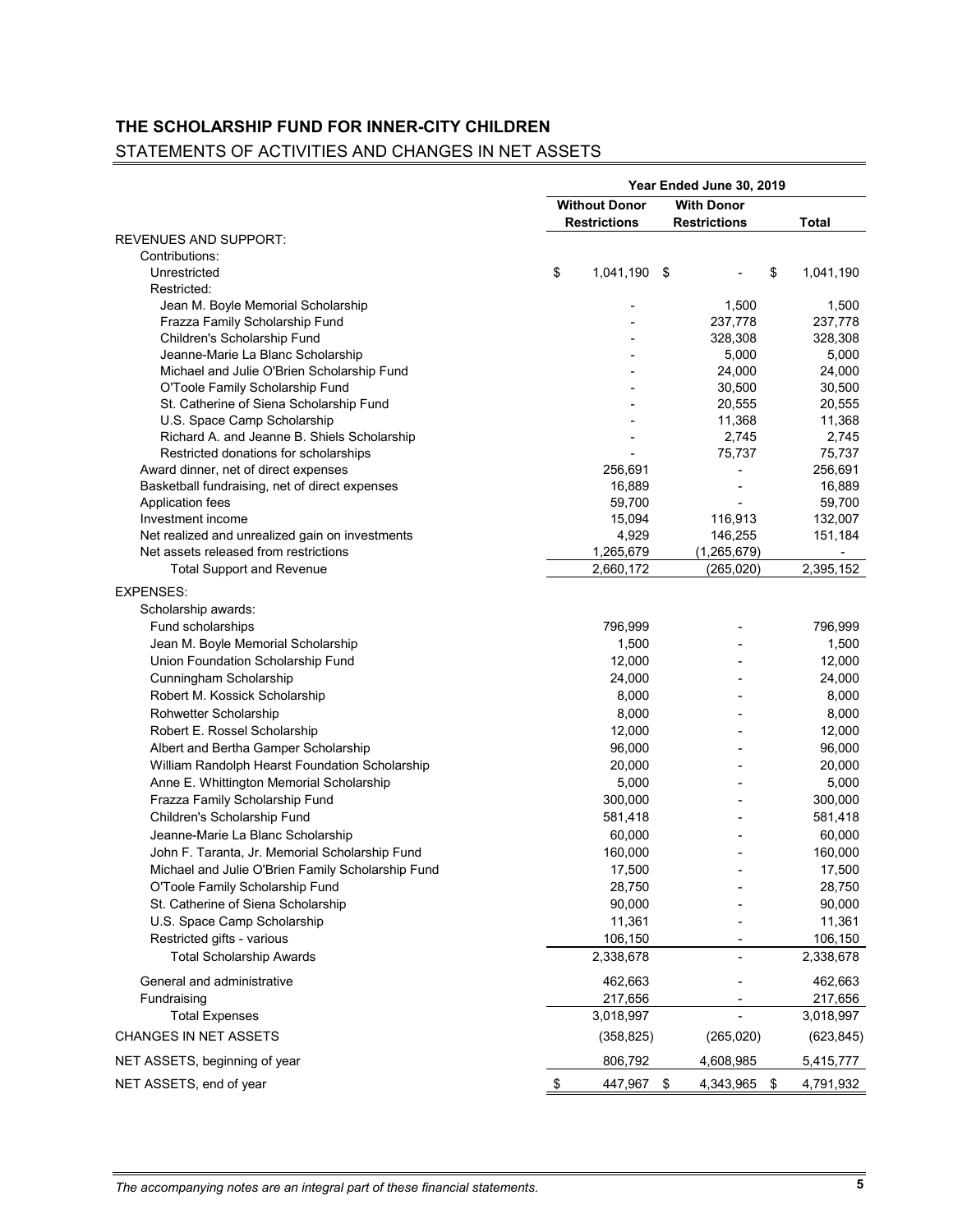# **THE SCHOLARSHIP FUND FOR INNER-CITY CHILDREN** STATEMENTS OF FUNCTIONAL EXPENSES

|                           |                            |                | Year Ended June 30, 2020            |                    |         |                 |    |                            |    |                                            |    |                    |             |
|---------------------------|----------------------------|----------------|-------------------------------------|--------------------|---------|-----------------|----|----------------------------|----|--------------------------------------------|----|--------------------|-------------|
|                           |                            |                | <b>Supporting Services</b>          |                    |         |                 |    | <b>Supporting Services</b> |    |                                            |    |                    |             |
|                           | Program<br><b>Services</b> |                | <b>Management</b><br>and<br>General | <b>Fundraising</b> |         | Total           |    | Program<br><b>Services</b> |    | <b>Management</b><br>and<br><b>General</b> |    | <b>Fundraising</b> | Total       |
| Scholarship awards        | \$<br>2,055,484            | $\mathfrak{F}$ |                                     | \$                 |         | \$<br>2,055,484 | \$ | 2,338,678                  | \$ |                                            | \$ |                    | \$2,338,678 |
| Payroll and payroll taxes |                            |                | 339,083                             |                    | 167,011 | 506,094         |    |                            |    | 229,276                                    |    | 112,927            | 342,203     |
| Employee benefits         |                            |                | 109,171                             |                    | 53,771  | 162,942         |    |                            |    | 70,124                                     |    | 34,539             | 104,663     |
| <b>Travel</b>             |                            |                | 4,597                               |                    | 2,264   | 6,861           |    |                            |    | 1,150                                      |    | 566                | 1,716       |
| Professional fees         |                            |                | 66,503                              |                    |         | 66,503          |    |                            |    | 127,369                                    |    |                    | 127,369     |
| Postage and printing      |                            |                | 5,583                               |                    | 2,750   | 8,333           |    |                            |    | 4,156                                      |    | 2,047              | 6,203       |
| Telephone                 |                            |                | 4,204                               |                    | 2,071   | 6,275           |    |                            |    | 3,113                                      |    | 1,533              | 4,646       |
| Insurance                 |                            |                | 5,154                               |                    | 2,539   | 7,693           |    |                            |    | 8,861                                      |    | 4,365              | 13,226      |
| Rent                      |                            |                | 9,608                               |                    | 4,732   | 14,340          |    |                            |    | 9,608                                      |    | 4,732              | 14,340      |
| Computer                  |                            |                | 4,677                               |                    | 2,303   | 6,980           |    |                            |    | 957                                        |    | 471                | 1,428       |
| Meetings and meals        |                            |                | 4,196                               |                    | 2,066   | 6,262           |    |                            |    | 2,801                                      |    | 1,380              | 4,181       |
| Office supplies           |                            |                | 5,402                               |                    | 2,661   | 8,063           |    |                            |    | 4,832                                      |    | 2,380              | 7,212       |
| Fundraising               | $\overline{\phantom{0}}$   |                |                                     |                    | 79,990  | 79,990          |    | $\overline{\phantom{a}}$   |    |                                            |    | 52,510             | 52,510      |
| Miscellaneous             |                            |                | 6,457                               |                    | 3,182   | 9,639           |    |                            |    | 416                                        |    | 206                | 622         |
| <b>Total Expenses</b>     | 2,055,484                  | S              | 564,635                             | \$.                | 325,340 | \$2,945,459     | S  | 2,338,678                  | \$ | 462,663                                    | S  | 217,656            | \$3,018,997 |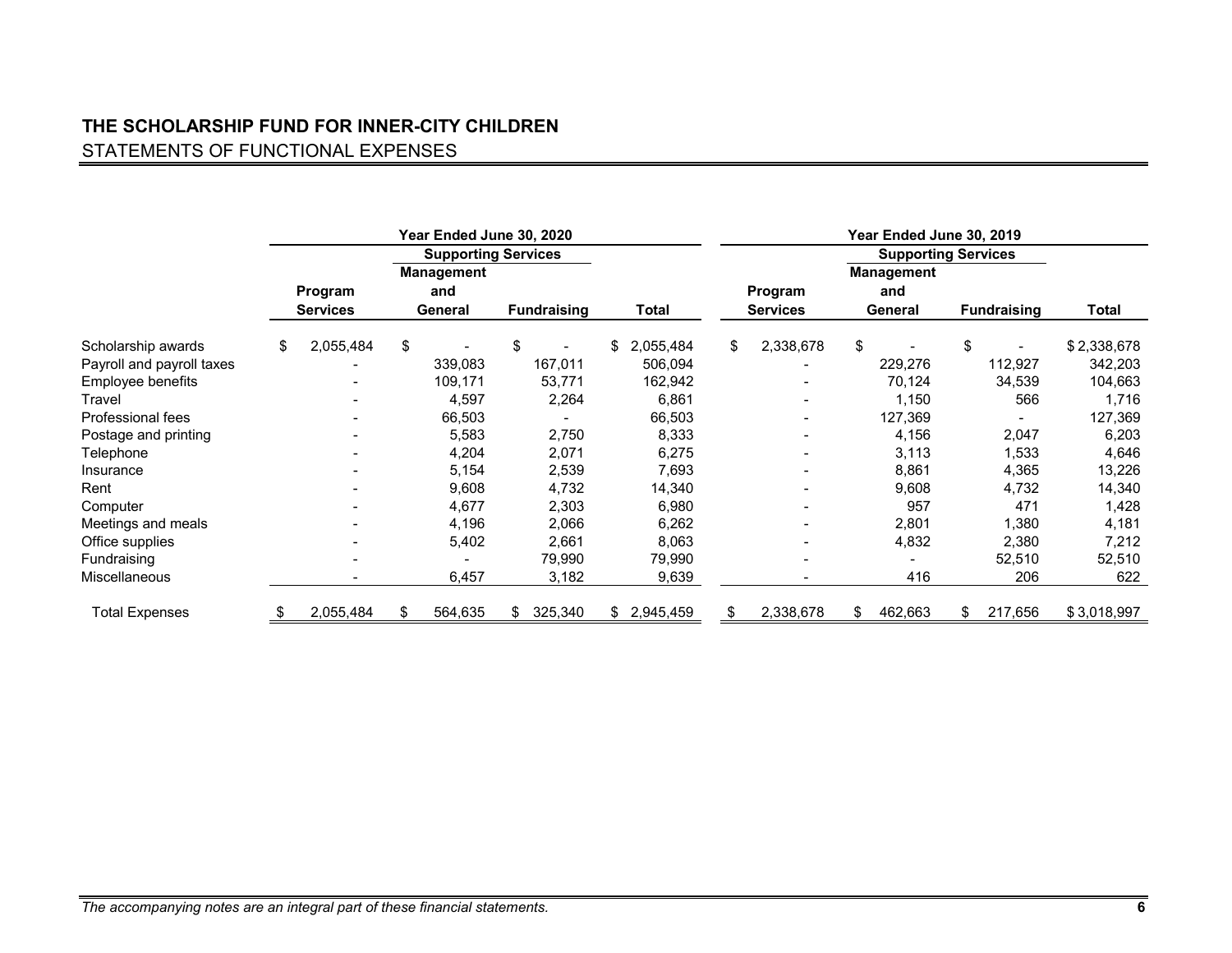## **THE SCHOLARSHIP FUND FOR INNER-CITY CHILDREN** STATEMENTS OF CASH FLOWS

|                                                              | Years Ended June 30, |            |    |            |
|--------------------------------------------------------------|----------------------|------------|----|------------|
|                                                              |                      | 2020       |    | 2019       |
| CASH FLOWS PROVIDED BY (USED FOR):                           |                      |            |    |            |
| <b>OPERATING ACTIVITIES:</b>                                 |                      |            |    |            |
| Change in net assets                                         | \$                   | 11,308     | \$ | (623, 845) |
| Adjustments to reconcile changes in net assets               |                      |            |    |            |
| to net cash provided by (used for) operating activities:     |                      |            |    |            |
| Change in provision for discount on contributions receivable |                      | (12,626)   |    | (20, 668)  |
| Net realized and unrealized loss (gain) on investments       |                      | 162,996    |    | (151, 184) |
| Contributions restricted for endowments                      |                      |            |    | (1,500)    |
| Changes in certain assets and liabilities:                   |                      |            |    |            |
| Contributions receivable                                     |                      | 99,138     |    | (79, 337)  |
| Other assets                                                 |                      | (33,085)   |    | (7,261)    |
| Accounts payable and accrued expenses                        |                      | (251, 327) |    |            |
| Deferred revenue                                             |                      | 91,900     |    | 231,333    |
| Refundable advance                                           |                      | 87,500     |    |            |
| <b>Other liabilities</b>                                     |                      | 26,828     |    |            |
| Net Cash Provided by (Used for) Operating Activities         |                      | 182,632    |    | (652, 462) |
| <b>INVESTING ACTIVITIES:</b>                                 |                      |            |    |            |
| Proceeds from sales of investments                           |                      | 320,598    |    | 384,860    |
| Purchases of investments                                     |                      | (176,000)  |    | (97, 302)  |
| Net Cash Provided by Investing Activities                    |                      | 144,598    |    | 287,558    |
| <b>FINANCING ACTIVITIES:</b>                                 |                      |            |    |            |
| Contributions restricted for endowments                      |                      |            |    | 1,500      |
| NET INCREASE (DECREASE) IN CASH AND CASH EQUIVALENTS         |                      | 327,230    |    | (363, 404) |
| <b>CASH AND CASH EQUIVALENTS:</b>                            |                      |            |    |            |
| Beginning of year                                            |                      | 834,920    |    | 1,198,324  |
| End of year                                                  |                      | 1,162,150  | \$ | 834,920    |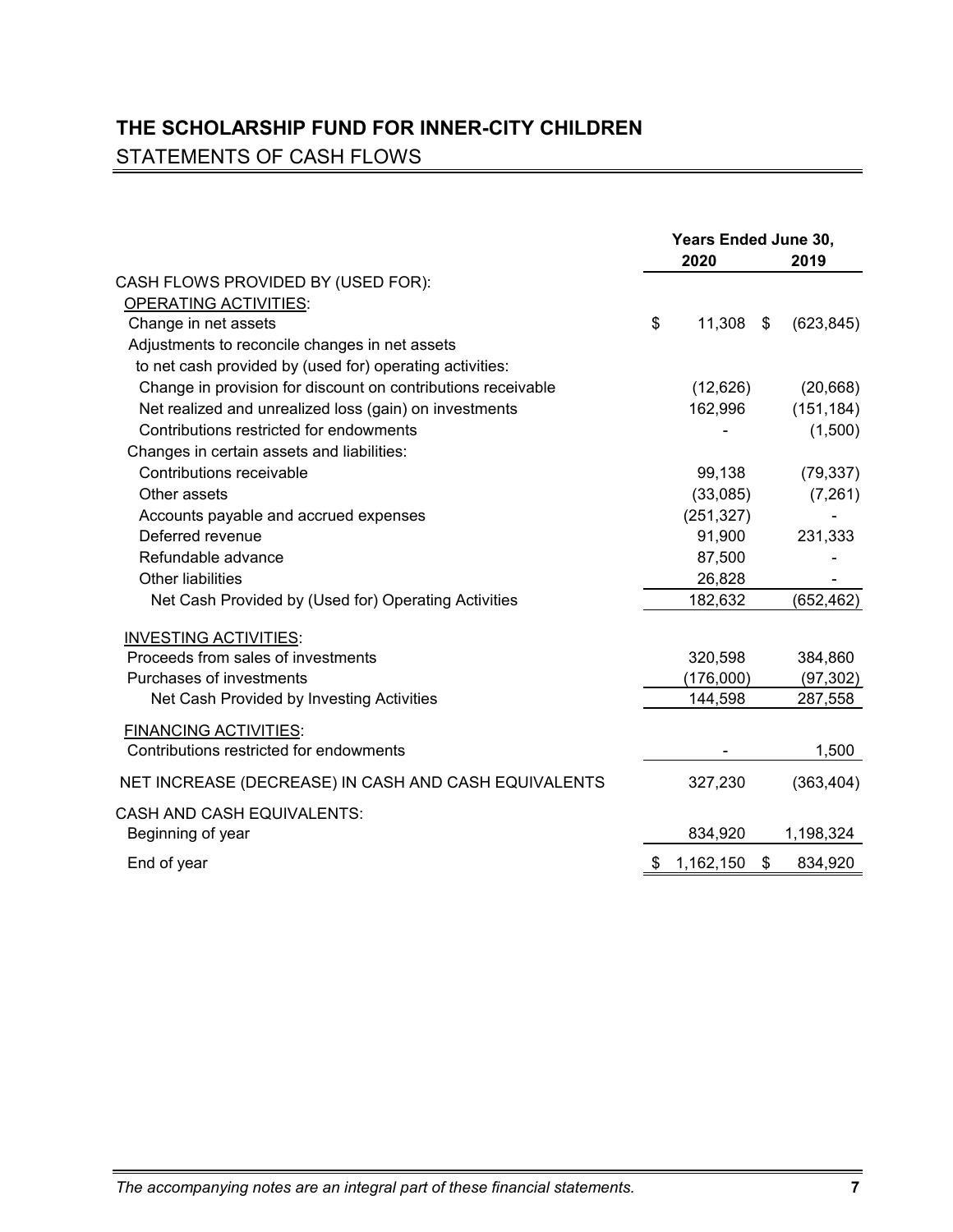#### NOTE 1 - NATURE OF ACTIVITIES:

The Scholarship Fund for Inner-City Children ("Fund") is a not-for-profit corporation organized under the laws of the state of New Jersey. The principal purpose of the Fund is to solicit donations and provide Catholic and other private school scholarships for needy elementary and high school students within the geographical boundaries of the Roman Catholic Archdiocese of Newark and to support private education with donor-restricted gifts to individual school programs and for faculty development purposes.

#### NOTE 2 - SUMMARY OF SIGNIFICANT ACCOUNTING POLICIES:

#### *Basis of Accounting:*

The financial statements have been prepared on the accrual basis of accounting in accordance with accounting principles generally accepted in the United States of America.

#### *Financial Statement Presentation:*

Net assets and revenues, expenses, gains, and losses are classified based on the existence or absence of donor-imposed restrictions. Accordingly, net assets of the Fund and changes therein are classified and reported as follows:

Net Assets without Donor Restrictions - Net assets not subject to donor-imposed stipulations.

Net Assets with Donor Restrictions - Net assets subject to donor-imposed stipulations that may or will be met, either by actions of the Fund and/or the passage of time, and other net assets subject to donor-imposed stipulations that they be maintained permanently by the Fund. Generally, the donors of these assets permit the Fund to use all or part of the income earned on any related investments for general or specific purposes. When a restriction expires, net assets with donor restrictions are reclassified to net assets without donor restrictions and reported in the statements of activities and changes in net assets as net assets released from restrictions.

#### *Cash and Cash Equivalents:*

Cash and cash equivalents are defined as cash balances held in bank accounts (including deposits in the Archdiocese of Newark Investment Management Program ("imp") and short-term investments held by the Fund for operating use with original maturities of three months or less from the date of purchase, except for those cash equivalents which are included in the Fund's investment portfolio, which are held for long-term investment purposes.

#### *Contributions Receivable:*

The Fund recognizes contributions into revenue when received, including those received in the form of unconditional promises to give ("pledges"). Contributions receivable are reported in the statements of financial position net of any necessary allowance of uncollectible amounts and unamortized discounts related to multiyear pledges. The Fund utilizes the reserve method of accounting for uncollectible pledges. The reserve is based on historical experience and management's evaluation of outstanding contributions receivable at the end of each year. At June 30, 2020 and 2019, management determined an allowance was not necessary.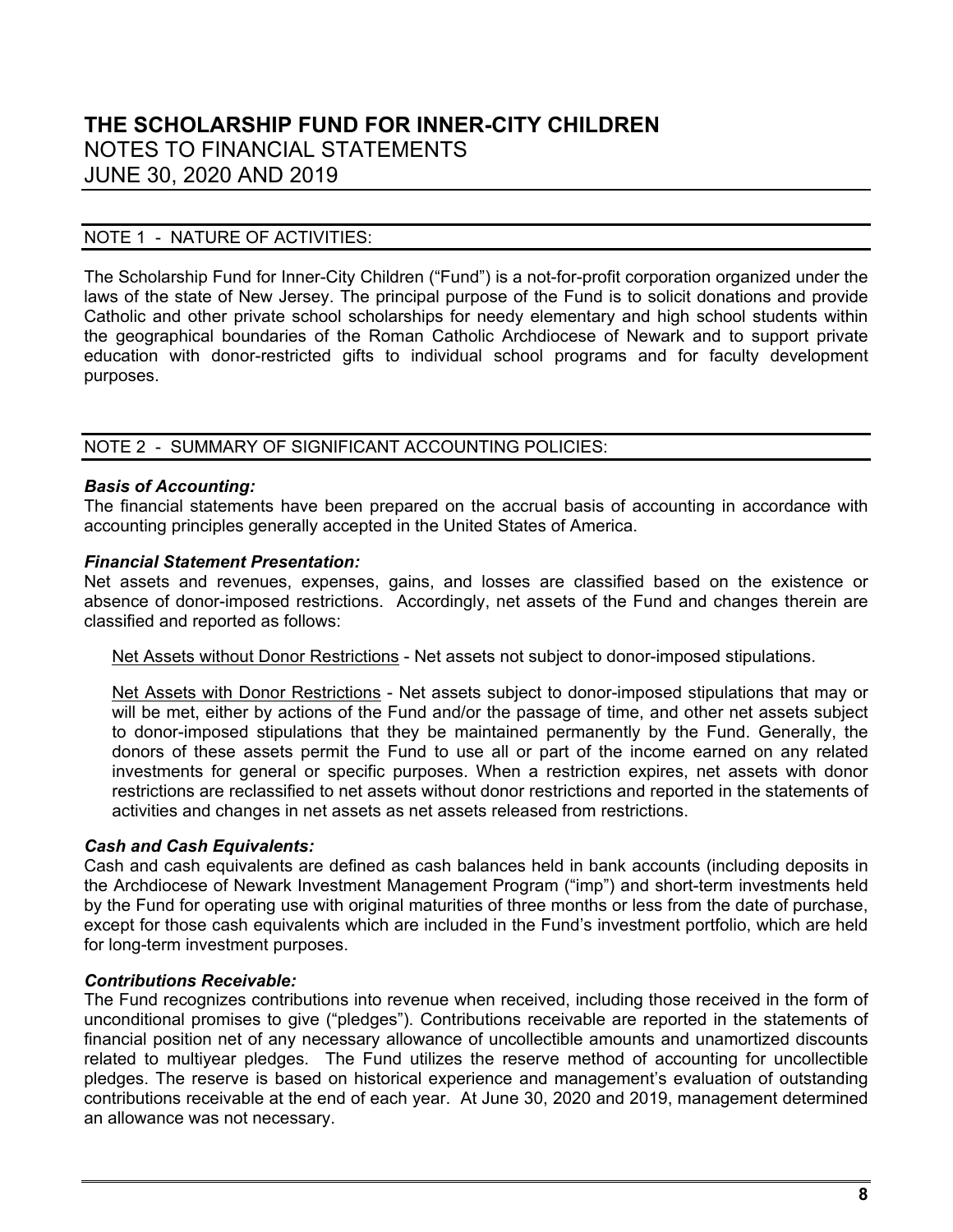#### NOTE 2 - SUMMARY OF SIGNIFICANT ACCOUNTING POLICIES: (Continued)

#### *Investments:*

Investments in equity and debt securities are reported at fair value based on quoted market values as of the reporting date with gains and losses (if any) presented in the statements of activities and changes in net assets. Purchases and sales of securities are reflected on a trade-date basis. Gains and losses on sales of securities are determined based on average cost method and are recorded in the statements of activities in the period in which the securities are sold. Dividends and interest are recognized as earned. Gains and losses on investments and other assets or liabilities are reported as increases or decreases in net assets without donor restrictions unless their use is restricted by explicit donor stipulations or by law.

#### *Fair Value Measurements:*

Fair value measurements are defined as the amount that would be received to sell an asset or paid to transfer a liability in an orderly transaction between market participants at the measurement date. There are three defined hierarchical levels based on the quality of inputs used that directly relate to the amount of subjectivity associated with the determination of fair value.

The fair value hierarchy defines the three levels as follows:

- **Level 1:** Valuations based on quoted prices (unadjusted) in an active market that are accessible at the measurement date for identical assets or liabilities. The fair value hierarchy gives the highest priority to Level 1 inputs.
- **Level 2:** Valuations based on observable inputs other than Level 1 prices, such as: quoted prices for similar assets or liabilities; quoted prices in inactive markets; or model-derived valuations in which all significant inputs are observable or can be derived principally from, or corroborated by, observable market data.
- **Level 3:** Valuations based on unobservable inputs that are used when little or no market is available. The fair value hierarchy gives lowest priority to Level 3 inputs.

The fair value of investments are as follows:

*Fixed Income Mutual Funds* **–** Valued at quoted market prices of valuations provided by commercial pricing services or the mean of bid and ask prices provided by investment brokers.

*Equity Securities Mutual Funds* **–** Shares in companies traded on national securities exchanges are valued at the closing price reported in the active market in which the individual securities are traded.

#### *Deferred Revenue:*

The Fund records amounts received from funding sources in advance of performing the required services as deferred revenue.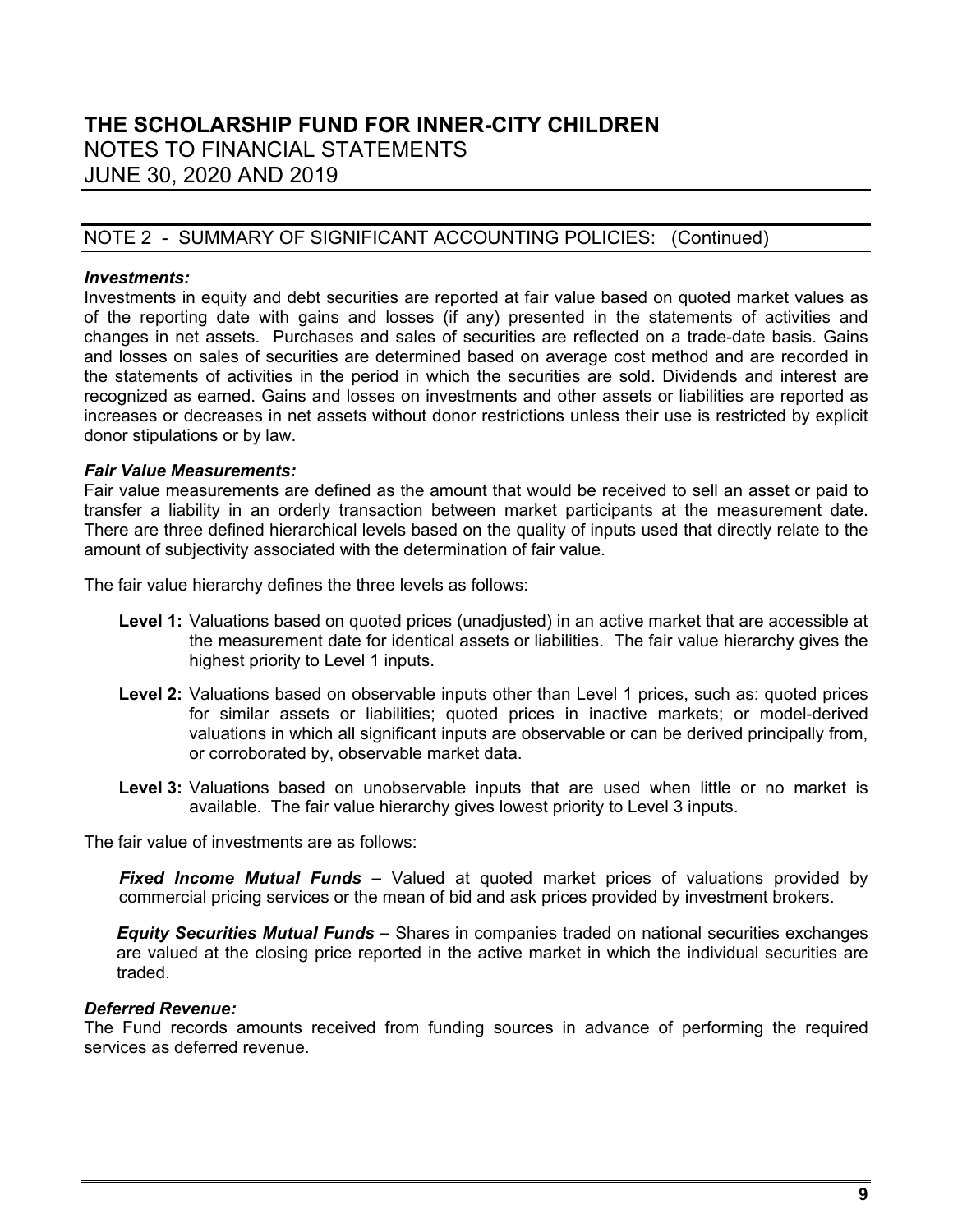#### NOTE 2 - SUMMARY OF SIGNIFICANT ACCOUNTING POLICIES: (Continued)

#### *Contributions:*

Contributions, including unconditional pledges, are recorded as made. All contributions are available for unrestricted use unless specifically restricted by the donor or explicitly waived. Pledges are recognized when the conditions on which they depend are substantially met. Contributions are reported as increases in net assets without donor restrictions unless their use is limited by donor-imposed restrictions. Expirations of restrictions on net assets (i.e., the donor-stipulated purpose has been fulfilled and/or the stipulated time period has elapsed) are reported as reclassifications between the applicable classes of net assets.

Revenue from government grants is considered a conditional contribution and is not recognized until the conditions related to this revenue are substantially met or explicitly waived.

#### *In-kind Contributions:*

Amounts are reported in the financial statements for voluntary donations of property and services when those properties and services create or enhance nonfinancial assets or require specialized skills provided by individuals possessing those skills and which would typically be purchased if not provided by donation. Annually, the Chancery Office of the Roman Catholic Archdiocese of Newark provides office space to the Fund for the conduct of its program activities and supporting service functions. Support arising from contributed space of \$14,340 has been recognized in the accompanying financial statements as part of contribution revenues and fundraising, general, and administrative expenses for each of the years ended June 30, 2020 and 2019.

The Fund also regularly receives services from volunteers who are not acting in a professional capacity. Such volunteer services do not meet the criteria for financial statement recognition and are not recognized in the financial statements.

#### *Scholarships:*

Scholarships are recognized as expenses in the fiscal year in which the Fund approves them for payment. Scholarships committed but unpaid as of June 30 of each year are expensed and recognized as part of accounts payable and accrued expenses in the statements of financial position.

#### *Income Taxes:*

Th Scholarship Fund for Inner-City Children is a not-for-profit organization exempt from federal income tax under Section 501(c)(3) of the U.S. Internal Revenue Code. Accordingly, the Fund is not liable for federal and state income taxes

The Fund follows accounting standards that provide clarification on accounting for uncertainty in income taxes recognized in the Fund's financial statements. The guidance prescribes a recognition threshold and measurement attribute for the recognition and measurement of a tax position taken, or expected to be taken, in a tax return, and also provides guidance on derecognition, classification, interest and penalties, disclosure and transition. The Fund's policy is to recognize interest and penalties on unrecognized tax benefits in income tax expense. No interest and penalties were recorded during the years ended June 30, 2020 and 2019. At June 30, 2020 and 2019, there are no significant income tax uncertainties.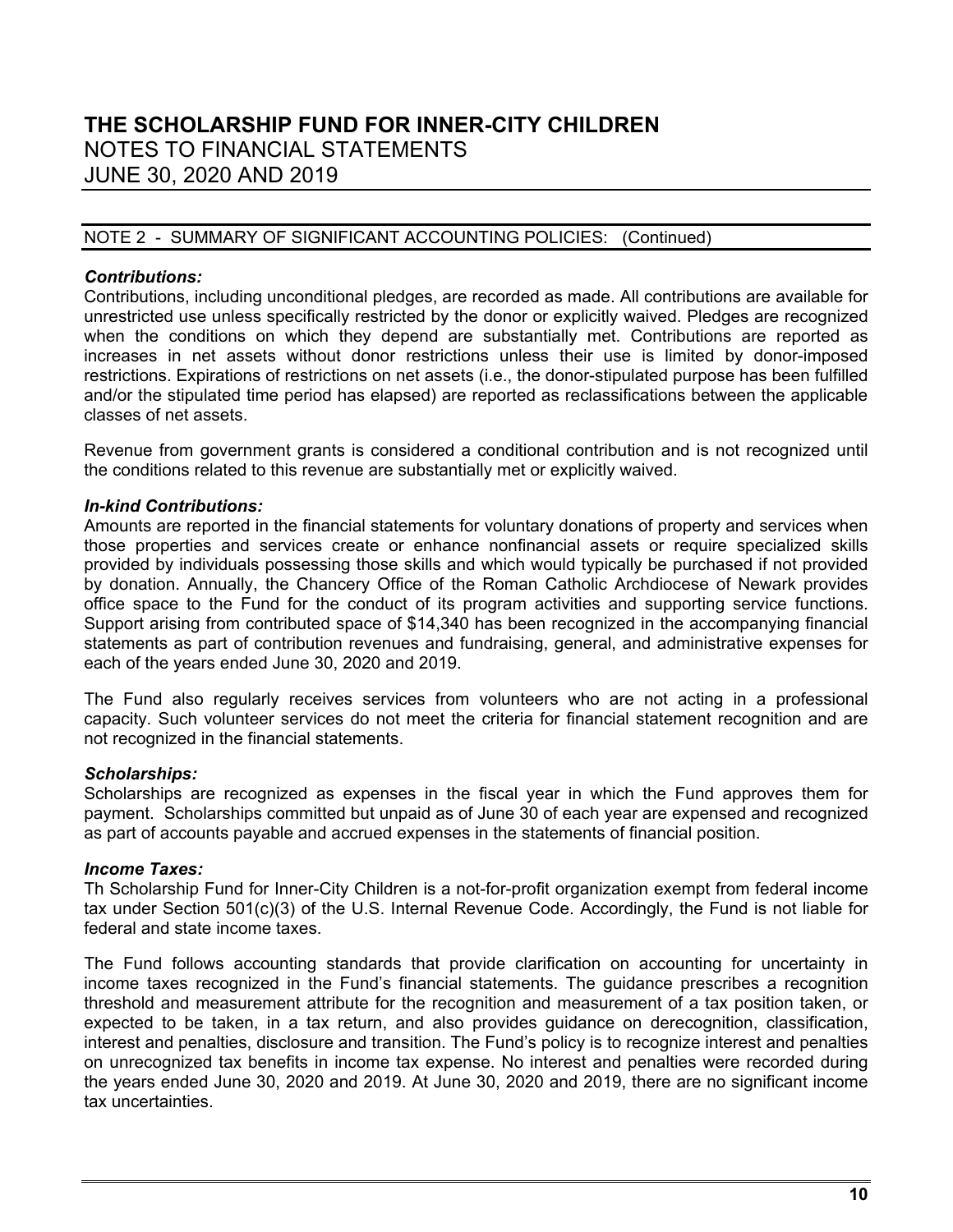#### NOTE 2 - SUMMARY OF SIGNIFICANT ACCOUNTING POLICIES: (Continued)

#### *Use of Estimates:*

In preparing financial statements in conformity with accounting principles generally accepted in the United States of America, management is required to make estimates and assumptions that affect the reported amounts of assets and liabilities, the disclosure of contingent assets and liabilities at the date of the financial statements, and the reported amounts of revenues and expenses during the reporting period. These estimates and assumptions are based on management's best estimates and judgment. Actual results could differ from those estimates.

#### *Recent Accounting Pronouncements:*

In February 2016, the Financial Accounting Standards Board ("FASB") issued an accounting pronouncement, *Leases*, which requires lessees to recognize a right-of-use asset and lease liability on the statements of financial position for all leases with a term longer than 12 months. Under this new pronouncement, a modified retrospective transition approach or a cumulative-effect adjustment transition approach may be used, and the new standard is applied to all leases existing at the date of initial application. An entity may choose to use either (1) its effective date, or (2) the beginning of the earliest comparative period presented in the financial statements as its date of initial application. The pronouncement is effective for annual periods beginning after December 15, 2021. Earlier adoption is permitted subject to certain limitations. The Fund is currently evaluating the effect the new pronouncement will have on its financial statements.

#### *Subsequent Events:*

The Fund has evaluated its subsequent events and transactions occurring after June 30, 2020, to May 17, 2022, the date that the financial statements were available to be issued.

#### NOTE 3 - TRANSACTIONS WITH THE ROMAN CATHOLIC ARCHDIOCESE OF NEWARK:

The Chancery Office of the Roman Catholic Archdiocese of Newark ("Chancery Office") has the responsibility for maintaining separate financial records and managing certain activities of the Fund. This responsibility includes financial accountability for contributions, program expenses, fundraising/development costs, general and administrative costs of the Fund, and participation in the Archdiocese of Newark Investment Management Program ("IMP"). The Board of Trustees and management of the Fund are responsible for the administration of the Fund's activities.

The IMP is administered by the Chancery Office. This program enables entities and affiliates of the Roman Catholic Archdiocese of Newark to join in employing a flexible and unified investment strategy. The Fund's deposits in this program totaled \$1,134,443 and \$824,102 at June 30, 2020 and 2019, respectively, and are guaranteed by the Chancery Office and accrue interest at a rate of 2% for both years ended June 30, 2020 and 2019, on a quarterly basis. The Fund's deposits in the IMP are reflected in cash and cash equivalents in the accompanying statements of financial position.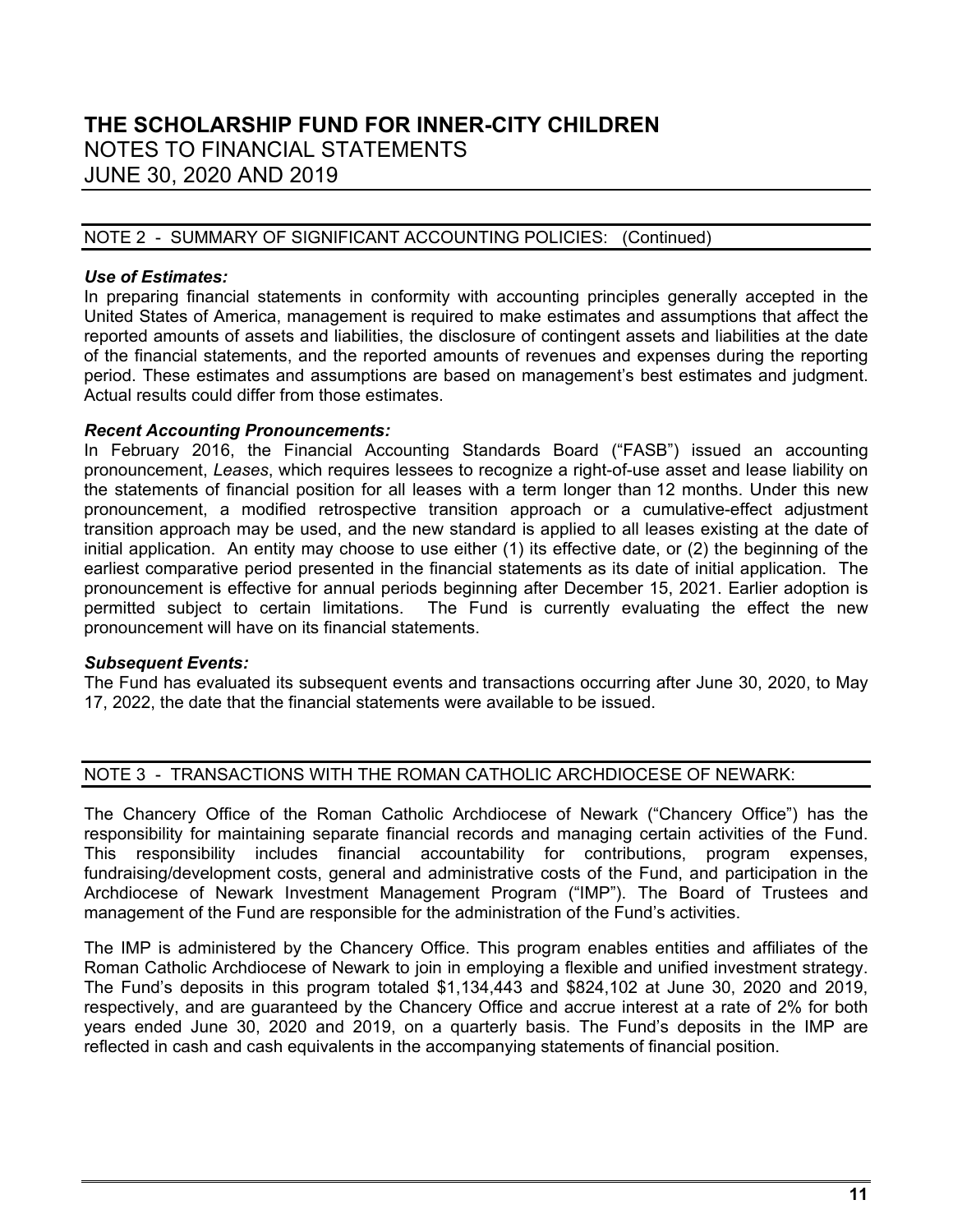#### NOTE 4 - CONTRIBUTIONS RECEIVABLE:

Contributions receivable consist of the following:

|                                |    | <b>June 30,</b> |    |           |
|--------------------------------|----|-----------------|----|-----------|
|                                |    | 2020            |    | 2019      |
| Gross contributions receivable | S  | 753,590         | \$ | 852,728   |
| Less: Discount                 |    | (44, 970)       |    | (57, 596) |
| Contributions receivable, net  | S  | 708,620         | S  | 795,132   |
|                                |    |                 |    |           |
| Amounts due in:                |    |                 |    |           |
| Less than one year             | \$ | 642,590         | S  | 677,728   |
| One to five years              |    | 111,000         |    | 175,000   |
|                                |    | 753,590         | S  | 852,728   |

A discount for contributions to be received over periods longer than one year from date of contribution is provided using an appropriate discount rate assigned in the year the respective pledge originates. The discount rates used for all contributions ranged from approximately 2.6% to 2.9% at June 30, 2020 and 2019. Certain contributions received by the Fund are from members of management and the Board of Trustees.

### NOTE 5 - INVESTMENTS:

Investments are summarized as follows:

|                           | <b>FAIR VALUE MEASUREMENTS</b><br><b>AS OF JUNE 30, 2020</b> |                |    |                            |    |                                |              |           |  |
|---------------------------|--------------------------------------------------------------|----------------|----|----------------------------|----|--------------------------------|--------------|-----------|--|
|                           |                                                              | <b>LEVEL 1</b> |    | <b>LEVEL 2</b>             |    | <b>LEVEL 3</b>                 | <b>TOTAL</b> |           |  |
| Cash and cash equivalents | \$                                                           | 129,662        | \$ |                            | \$ |                                | \$           | 129,662   |  |
| Fixed income mutual funds |                                                              | 1,233,028      |    |                            |    |                                |              | 1,233,028 |  |
| Equity mutual funds       |                                                              | 1,817,421      |    |                            |    |                                |              | 1,817,421 |  |
|                           | \$.                                                          | 3,180,111      | \$ |                            | \$ |                                | \$           | 3,180,111 |  |
|                           |                                                              |                |    | <b>AS OF JUNE 30, 2019</b> |    | <b>FAIR VALUE MEASUREMENTS</b> |              |           |  |
|                           |                                                              | <b>LEVEL 1</b> |    | <b>LEVEL 2</b>             |    | <b>LEVEL 3</b>                 | <b>TOTAL</b> |           |  |
| Cash and cash equivalents | \$                                                           | 152            | \$ |                            | \$ |                                | \$           | 152       |  |
| Fixed income mutual funds |                                                              | 1,258,705      |    |                            |    |                                |              | 1,258,705 |  |
| Equity mutual funds       |                                                              | 2,228,848      |    |                            |    |                                |              | 2,228,848 |  |
|                           | \$                                                           | 3,487,705      | \$ |                            | \$ |                                | \$           | 3,487,705 |  |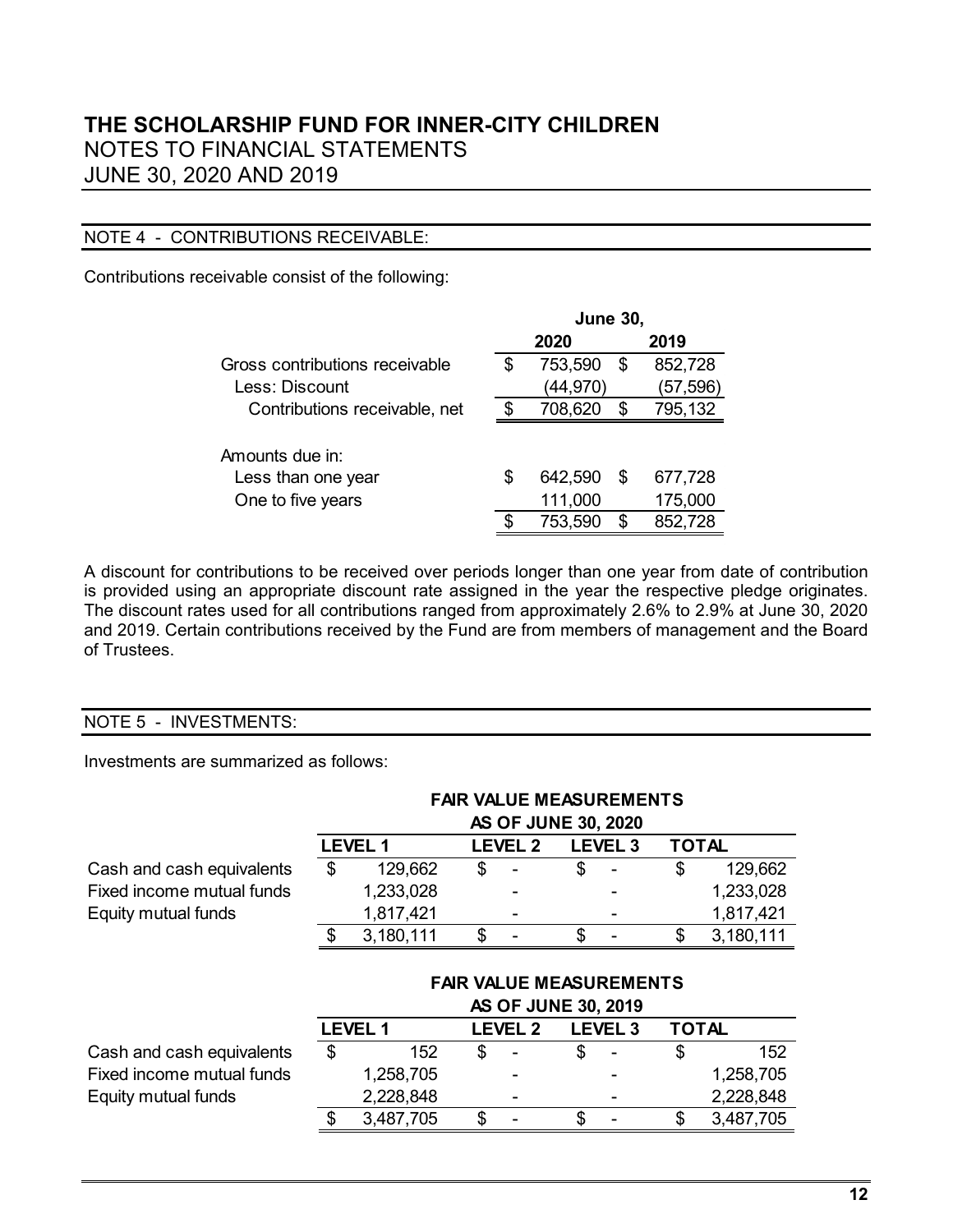#### NOTE 6 - PAYCHECK PROTECTION PROGRAM LOAN:

The Fund obtained a Paycheck Protection Program ("PPP") loan under the CARES Act in May 2020 for \$87,500. The loan is to provide the Fund with working capital for the purpose of maintaining employment levels and paying occupancy costs during a stay-at-home period ordered by the governor of New Jersey. Paycheck Protection Program loans may be forgiven in part or in whole if the borrower maintains its employee count, as well as salary levels, during a specified period.

Any portion of the loan that is not forgiven must be repaid. Loan payments, if any, are deferred under the PPP Flexibility Act, which extends the deferral period until the date the lender receives the applicable forgiven amount from the Small Business Administration, which is not to exceed 10 months after the covered period, and are payable with interest at 1%, through 2025. The loan is uncollateralized and guaranteed by the Small Business Administration ("SBA"). The Fund recorded the PPP loan as a refundable advance and will record the forgiveness when received. The Fund received forgiveness in April 2021.

The SBA reserves the right to audit loan forgiveness for six years from the date forgiveness was awarded.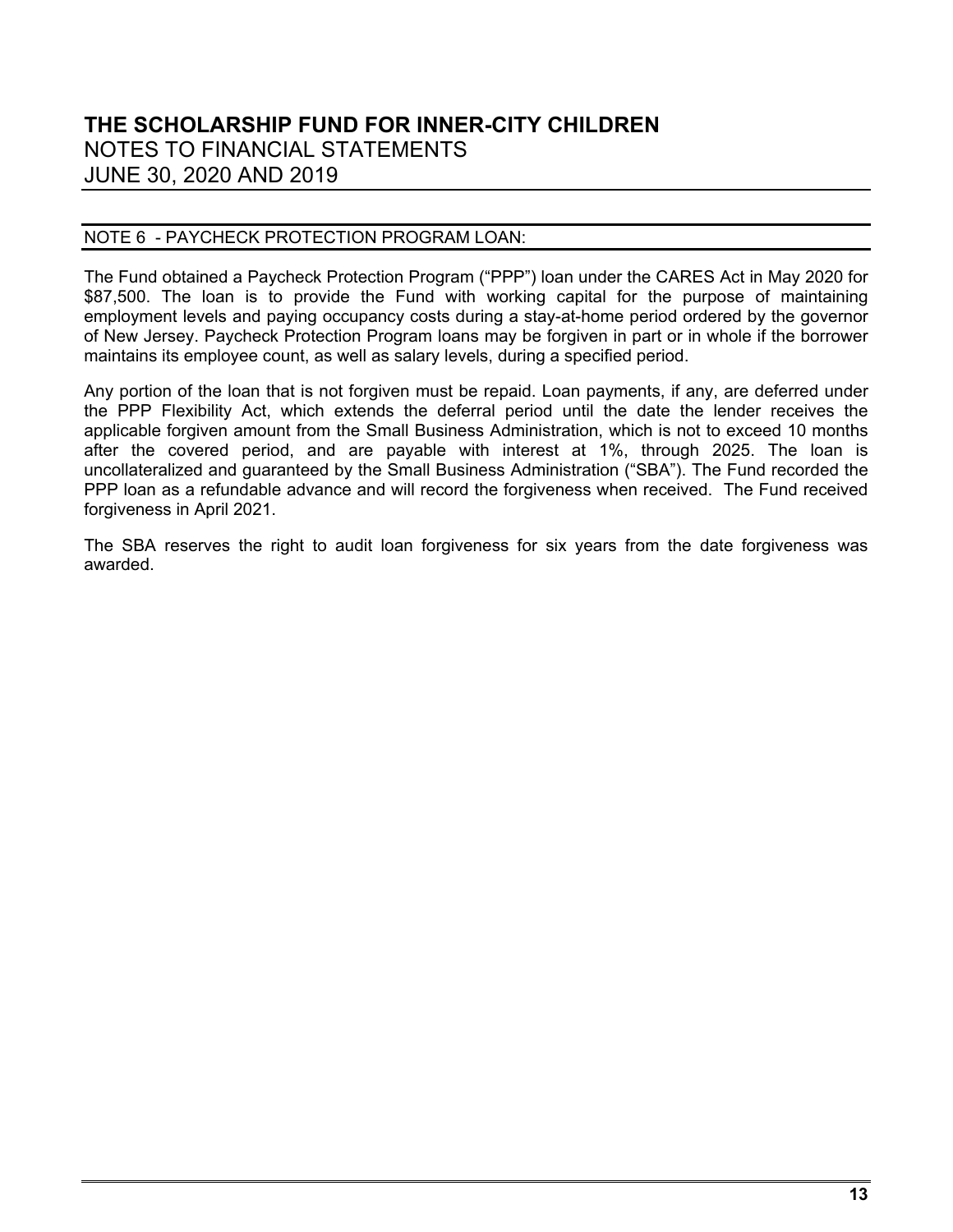### NOTE 7 - NET ASSETS WITH DONOR RESTRICTIONS:

Restricted net assets consist of the following:

|                                                   | June 30, 2020 |                   |                   |                      |    |              |
|---------------------------------------------------|---------------|-------------------|-------------------|----------------------|----|--------------|
|                                                   |               | <b>Time and</b>   |                   | <b>Donor</b>         |    |              |
|                                                   |               | <b>Purpose</b>    |                   | <b>Restricted in</b> |    |              |
|                                                   |               | <b>Restricted</b> | <b>Perpetuity</b> |                      |    | <b>Total</b> |
|                                                   |               |                   |                   |                      |    |              |
| Scholarship Funds:                                |               |                   |                   |                      |    |              |
| <b>Grassman Trust Endowment Fund</b>              | \$            | 69,657            | \$                | 165,000              | \$ | 234,657      |
| Jean M. Boyle Memorial Scholarship                |               | 9,778             |                   | 28,590               |    | 38,368       |
| Union Foundation Scholarship Fund                 |               | 20,598            |                   | 95,000               |    | 115,598      |
| Cunningham Scholarship                            |               | 29,101            |                   | 159,463              |    | 188,564      |
| Robert M. Kossick Scholarship                     |               | 19,159            |                   | 65,000               |    | 84,159       |
| Rohwetter Scholarship                             |               | 20,047            |                   | 58,038               |    | 78,085       |
| Robert E. Rossel Scholarship                      |               | 24,218            |                   | 90,000               |    | 114,218      |
| Albert and Bertha Gamper Fund                     |               | 177,338           |                   | 812,688              |    | 990,026      |
| William Randolph Hearst Foundation Scholarship    |               | 54,394            |                   | 111,164              |    | 165,558      |
| Anne E. Whittington Memorial Scholarship          |               | 201,842           |                   |                      |    | 201,842      |
| Children's Scholarship Fund                       |               | 266               |                   |                      |    | 266          |
| Jeanne-Marie La Blanc Scholarship                 |               | 56,881            |                   |                      |    | 56,881       |
| John F. Taranta, Jr. Memorial Scholarship Fund    |               | 627,155           |                   |                      |    | 627,155      |
| Michael and Julie O'Brien Family Scholarship Fund |               | 178,774           |                   |                      |    | 178,774      |
| O'Toole Family Scholarship Fund                   |               | 3,466             |                   |                      |    | 3,466        |
| St. Catherine of Siena Scholarship Fund           |               | 507,756           |                   |                      |    | 507,756      |
| U.S. Space Camp Scholarship                       |               | 7,210             |                   |                      |    | 7,210        |
| Richard A. and Jeanne B. Shiels Scholarship       |               | 3,614             |                   |                      |    | 3,614        |
| Richard J. Morgan Scholarship Fund                |               | 11,585            |                   |                      |    | 11,585       |
| Total scholarship funds                           |               | 2,022,839         |                   | 1,584,943            |    | 3,607,782    |
| <b>Restricted Gifts - various</b>                 |               | 297,276           |                   |                      |    | 297,276      |
|                                                   |               | \$2,320,115       |                   | \$1,584,943          |    | \$3,905,058  |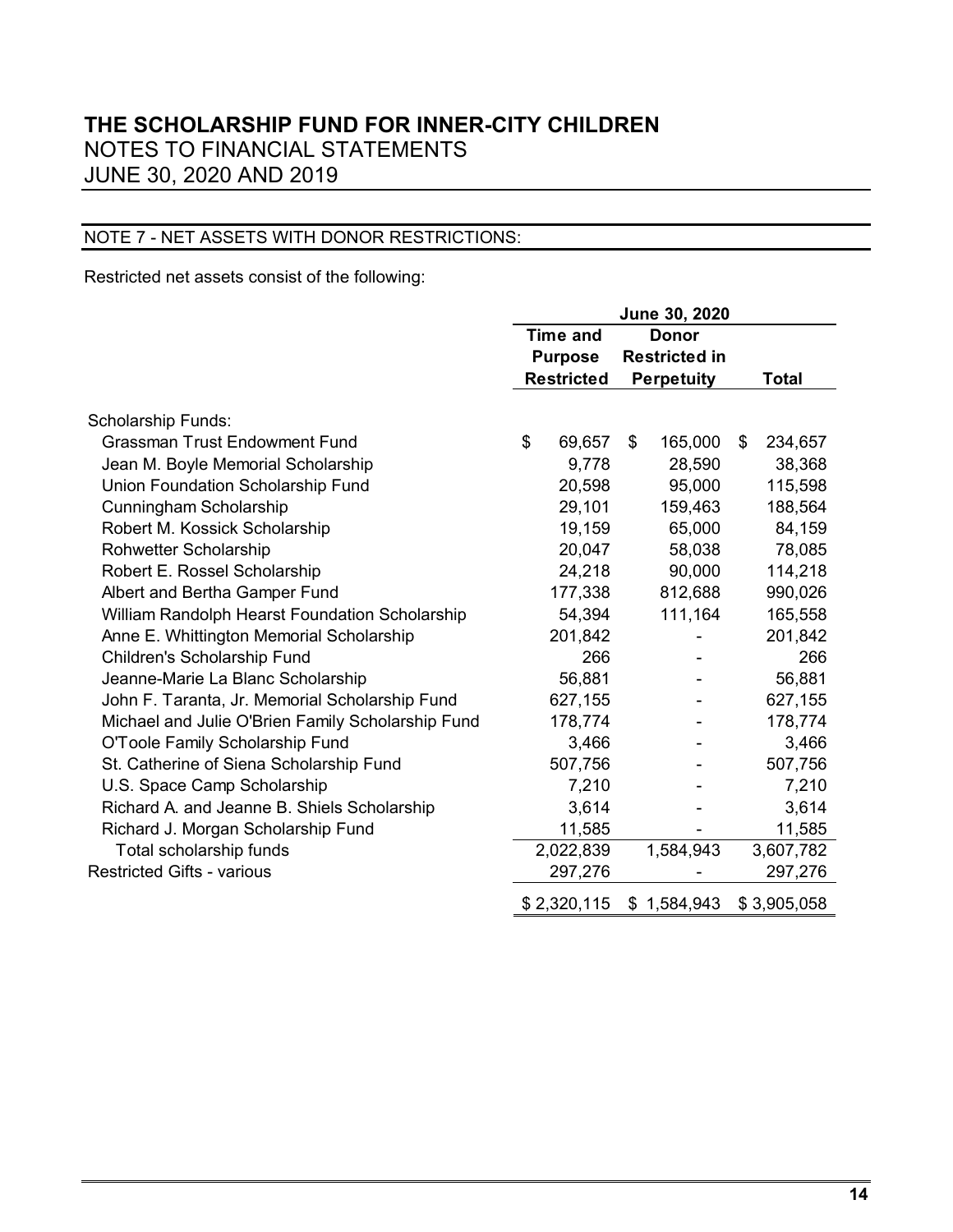#### NOTE 7 - NET ASSETS WITH DONOR RESTRICTIONS: (Continued)

|                                                   | June 30, 2019 |                   |              |                      |    |              |
|---------------------------------------------------|---------------|-------------------|--------------|----------------------|----|--------------|
|                                                   |               | <b>Time and</b>   | <b>Donor</b> |                      |    |              |
|                                                   |               | <b>Purpose</b>    |              | <b>Restricted in</b> |    |              |
|                                                   |               | <b>Restricted</b> |              | <b>Perpetuity</b>    |    | <b>Total</b> |
| <b>Scholarship Funds:</b>                         |               |                   |              |                      |    |              |
| <b>Grassman Trust Endowment Fund</b>              | \$            | 76,775            | \$           | 165,000              | \$ | 241,775      |
| Jean M. Boyle Memorial Scholarship                |               | 13,486            |              | 28,590               |    | 42,076       |
| Union Foundation Scholarship Fund                 |               | 33,722            |              | 95,000               |    | 128,722      |
| Cunningham Scholarship                            |               | 57,551            |              | 159,463              |    | 217,014      |
| Robert M. Kossick Scholarship                     |               | 29,700            |              | 65,000               |    | 94,700       |
| Rohwetter Scholarship                             |               | 29,809            |              | 58,038               |    | 87,847       |
| Robert E. Rossel Scholarship                      |               | 39,353            |              | 90,000               |    | 129,353      |
| Albert and Bertha Gamper Fund                     |               | 299,088           |              | 812,688              |    | 1,111,776    |
| William Randolph Hearst Foundation Scholarship    |               | 77,213            |              | 111,164              |    | 188,377      |
| Anne E. Whittington Memorial Scholarship          |               | 213,005           |              |                      |    | 213,005      |
| Children's Scholarship Fund                       |               | 2,881             |              |                      |    | 2,881        |
| Jeanne-Marie La Blanc Scholarship                 |               | 101,639           |              |                      |    | 101,639      |
| John F. Taranta, Jr. Memorial Scholarship Fund    |               | 749,962           |              |                      |    | 749,962      |
| Michael and Julie O'Brien Family Scholarship Fund |               | 173,171           |              |                      |    | 173,171      |
| O'Toole Family Scholarship Fund                   |               | 3,144             |              |                      |    | 3,144        |
| St. Catherine of Siena Scholarship Fund           |               | 585,461           |              |                      |    | 585,461      |
| U.S. Space Camp Scholarship                       |               | 7,231             |              |                      |    | 7,231        |
| Richard A. and Jeanne B. Shiels Scholarship       |               | 3,351             |              |                      |    | 3,351        |
| Richard J. Morgan Scholarship Fund                |               | 11,356            |              |                      |    | 11,356       |
| Total scholarship funds                           |               | 2,507,898         |              | 1,584,943            |    | 4,092,841    |
| <b>Restricted Gifts - various</b>                 |               | 251,124           |              |                      |    | 251,124      |
|                                                   | \$            | 2,759,022         | \$           | 1,584,943            | \$ | 4,343,965    |

Donor-imposed endowed net assets are described as follows:

*Grassman Trust Endowment Fund -* An endowment established by the E.J. Grassman Trust that provides funds for special projects within the Catholic schools of Union County.

Jean M. Boyle Memorial Scholarship - This fund was established in memory of Jean M. Boyle by her children, awarded to a student who attends St. Genevieve School in Elizabeth.

*Union Foundation Scholarship Fund -* This fund was established in 1990 as an endowment fund, with the income to be used to provide partial scholarships for children attending Catholic schools within Union County.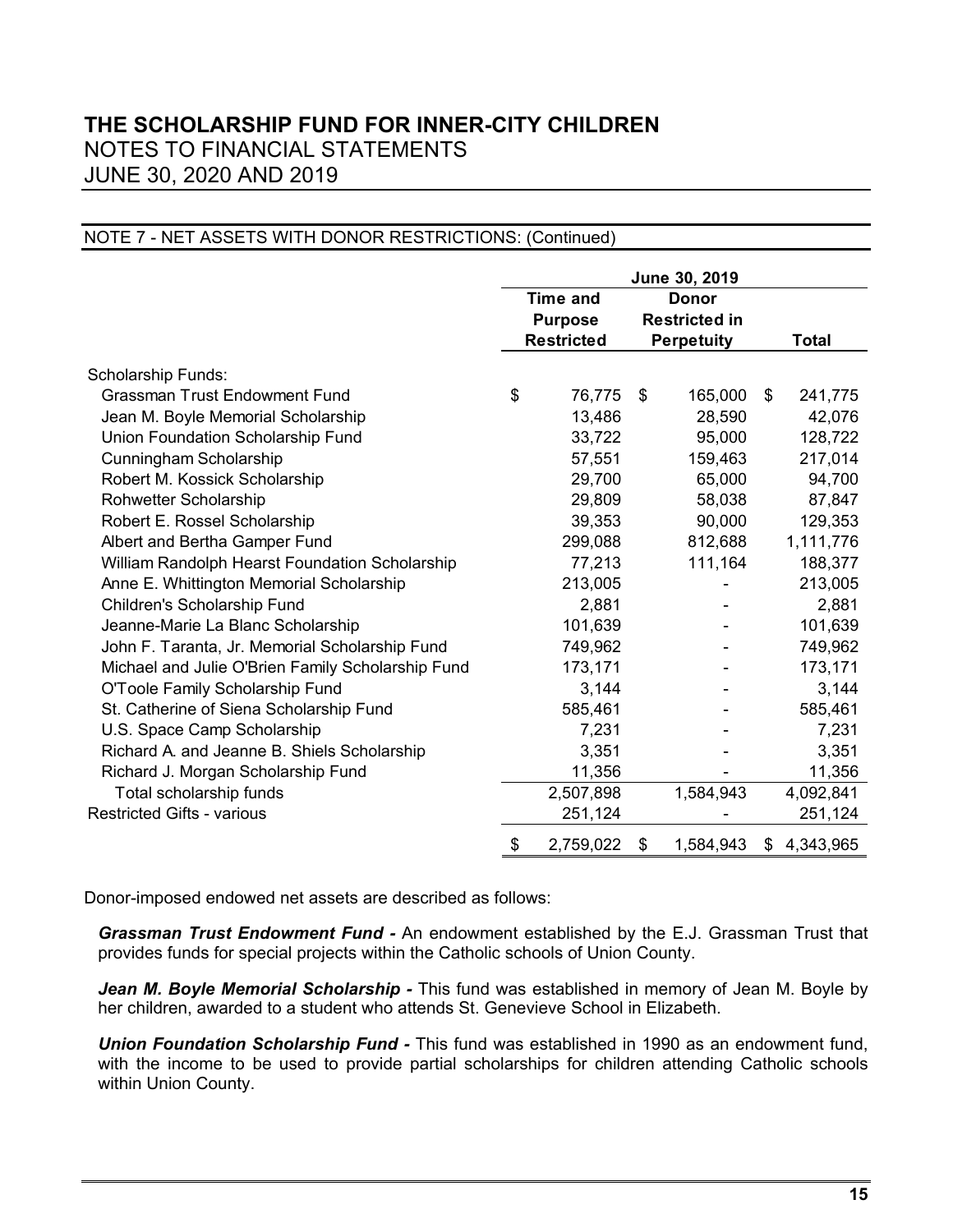#### NOTE 7 - NET ASSETS WITH DONOR RESTRICTIONS: (Continued)

*Cunningham Scholarship -* An endowment established by James and Lorraine Cunningham to fund scholarships. This fund was established in 1994.

*Robert M. Kossick Scholarship -* An endowed four-year high school scholarship for a student athlete presented in memory of Robert M. Kossick, a loyal trustee of the Scholarship Fund for Inner-City Children. The endowment was established by Sherry O'Hearn.

*Rohwetter Scholarship -* A trust established by the late Dorris Rohwetter that endows a scholarship. This fund was established in 1998.

*Robert E. Rossel Scholarship -* An endowment established by Robert and Mary Bowlin, in honor of Robert E. Rossel, to provide high school scholarships to needy students.

*Albert and Bertha Gamper Fund -* This fund was established in 2002 in honor of Albert and Bertha Gamper, to provide financial assistance to children coming from Catholic grammar schools and desiring entrance into Catholic high schools, with greater focus placed on the growing Latino population.

**William Randolph Hearst Foundation Scholarship -** An endowed fund that provides scholarships for needy children who attend Catholic schools in Essex, Hudson, Bergen, and Union Counties. This fund was established in 2001.

*Anne E. Whittington Memorial Scholarship -* This fund was established in 1990 to provide college scholarships that are given to African American high school graduates. The scholarships are based on academic performance.

*Frazza Family Scholarship Fund -* This program will distribute over 100 scholarships each year to elementary school students beginning in the 2008-2009 school year and will follow the students through the eighth grade.

*Children's Scholarship Fund -* This fund, established by The Scholarship Fund for Inner-City Children, provides scholarship funds to needy children from Newark, Jersey City, and Elizabeth. Under the program, children receive up to 75% of their private school tuition up to \$2,500 per year for four years. Recipients are selected by lottery. This fund was established in 2000.

*Jeanne-Marie La Blanc Scholarship -* This endowment was established by Robert and Betty La Blanc, in memory of their daughter, Jeanne-Marie. It provides scholarships to inner-city high school students within the Roman Catholic Archdiocese of Newark. This fund was established in 1998.

John F. Taranta, Jr. Memorial Scholarship Fund - Established by Br. Ralph Darmento, F.S.C., this scholarship provides four years of tuition assistance to high school students attending Immaculate Conception in Montclair, Marist High School in Bayonne, Benedictine Academy in Elizabeth, and St. Mary of the Assumption High School in Elizabeth.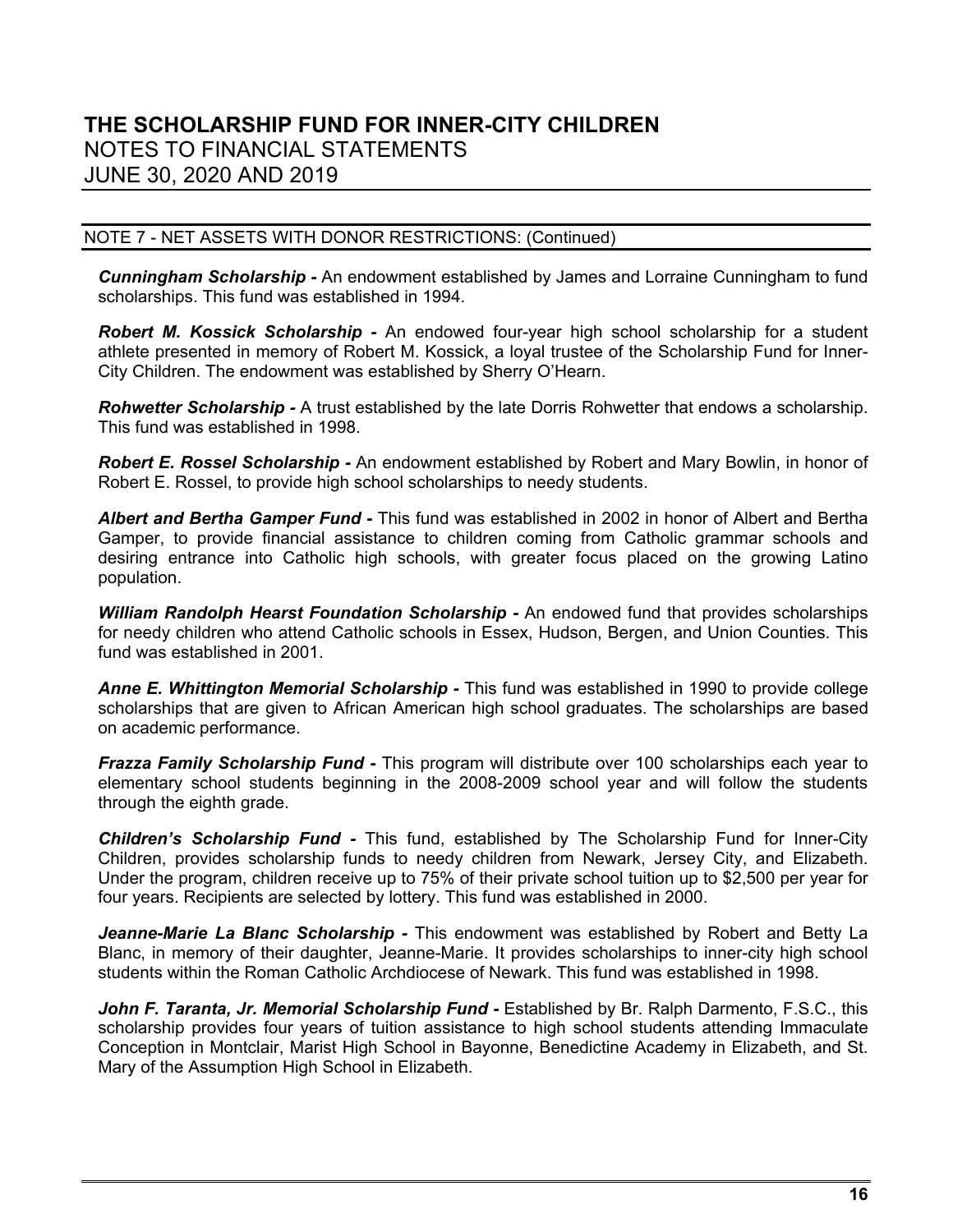#### NOTE 7 – NET ASSETS WITH DONOR RESTRICTIONS: (Continued)

*Michael and Julie O'Brien Family Scholarship Fund -* Established in 2010, this scholarship provides tuition assistance to students who reside in Jersey City.

*O'Toole Family Scholarship Fund -* This fund was established by Paula and Terence O'Toole to provide four years of tuition assistance to high school students.

*St. Catherine of Siena Scholarship Fund -* This fund was established in 2007 to provide 10 incoming high school freshmen with four-year scholarships.

*U.S. Space Camp Scholarship -* A fund established by Mark K. Walchak to send talented high school students to Space Camp in Huntsville, Alabama, and Sea Camp in Big Pine Key, Florida. This fund was established in 1995.

*Richard A. and Jeanne B. Shiels Scholarship -* This fund was established in 2001 to provide financial aid to students attending St. Genevieve's School in Elizabeth, New Jersey.

*Richard J. Morgan Scholarship Fund -* The fund was established in 2010 to provide 25 students with a \$1,250 scholarship per year for an eight-year period to attend a Catholic elementary school in the Roman Catholic Archdiocese of Newark.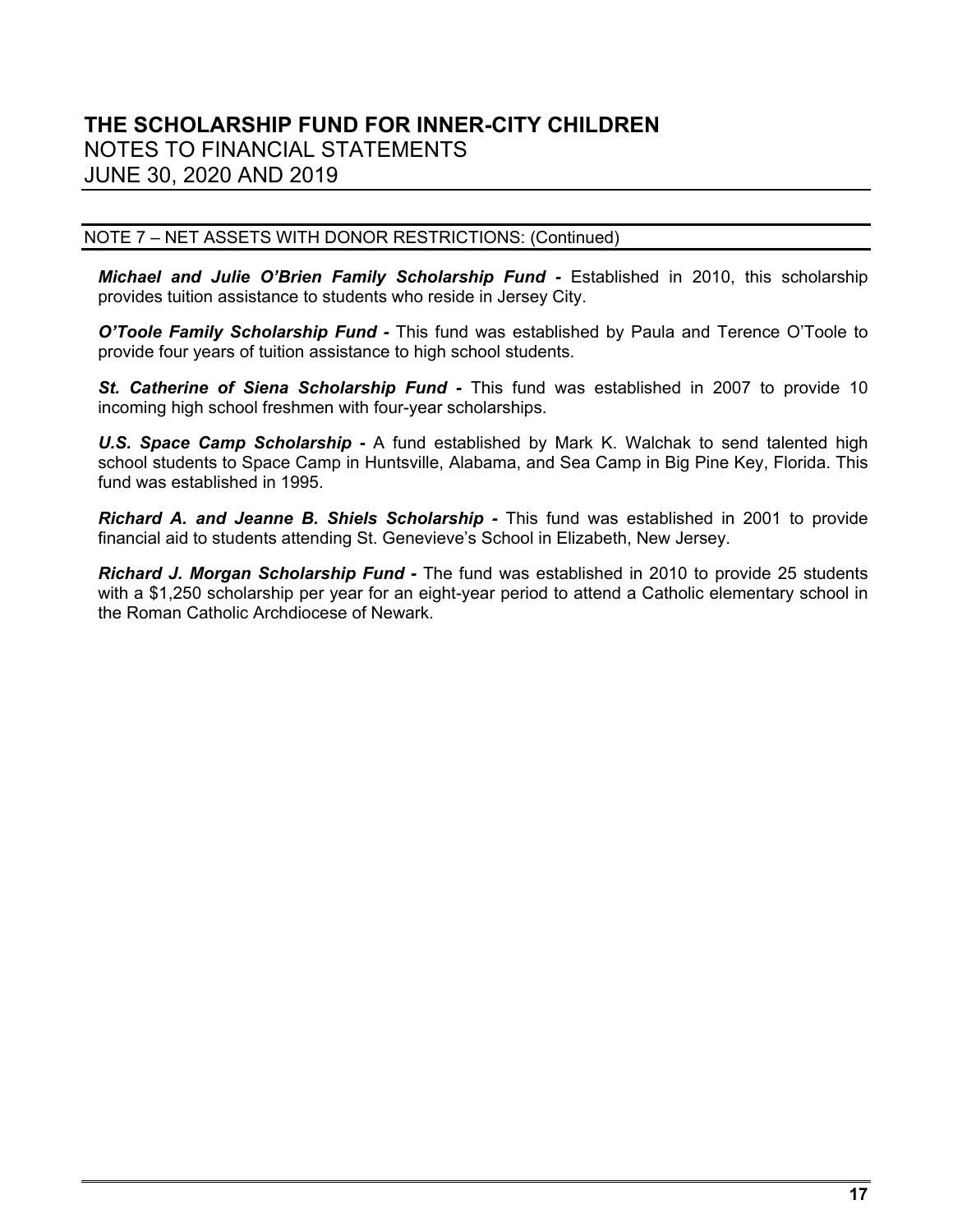### NOTE 8 - NET ASSETS RELEASED FROM RESTRICTION:

Net assets released from restriction consist of the following:

|                                                   | Year Ended June 30, |             |    |           |  |
|---------------------------------------------------|---------------------|-------------|----|-----------|--|
|                                                   | 2020<br>2019        |             |    |           |  |
| <b>Scholarship Funds:</b>                         |                     |             |    |           |  |
| Jean M. Boyle Memorial Scholarship                | \$                  | 3,000       | \$ | 1,500     |  |
| Union Foundation Scholarship Fund                 |                     | 10,000      |    | 12,000    |  |
| Cunningham Scholarship                            |                     | 23,800      |    | 24,000    |  |
| Robert M. Kossick Scholarship                     |                     | 8,000       |    | 8,000     |  |
| Rohwetter Scholarship                             |                     | 8,000       |    | 8,000     |  |
| Robert E. Rossel Scholarship                      |                     | 12,000      |    | 9,000     |  |
| Albert and Bertha Gamper Fund                     |                     | 95,000      |    | 96,000    |  |
| William Randolph Hearst Foundation Scholarship    |                     | 19,000      |    | 20,000    |  |
| Anne E. Whittington Memorial Scholarship          |                     | 5,000       |    | 5,000     |  |
| Frazza Family Scholarship Fund                    |                     | 267,000     |    | 280,000   |  |
| Children's Scholarship Fund                       |                     | 270,443     |    | 328,418   |  |
| Jeanne-Marie La Blanc Scholarship                 |                     | 50,000      |    | 60,000    |  |
| John F. Taranta, Jr. Memorial Scholarship Fund    |                     | 142,000     |    | 160,000   |  |
| Michael and Julie O'Brien Family Scholarship Fund |                     | 18,000      |    | 17,500    |  |
| O'Toole Family Scholarship Fund                   |                     | 15,000      |    | 28,750    |  |
| St. Catherine of Siena Scholarship Fund           |                     | 92,000      |    | 90,000    |  |
| U.S. Space Camp Scholarship                       |                     | 150         |    | 11,361    |  |
| Total scholarship funds                           |                     | 1,038,393   |    | 1,159,529 |  |
| <b>Restricted Gifts - various</b>                 |                     | 99,491      |    | 106,150   |  |
|                                                   |                     |             |    |           |  |
|                                                   |                     | \$1,137,884 | \$ | 1,265,679 |  |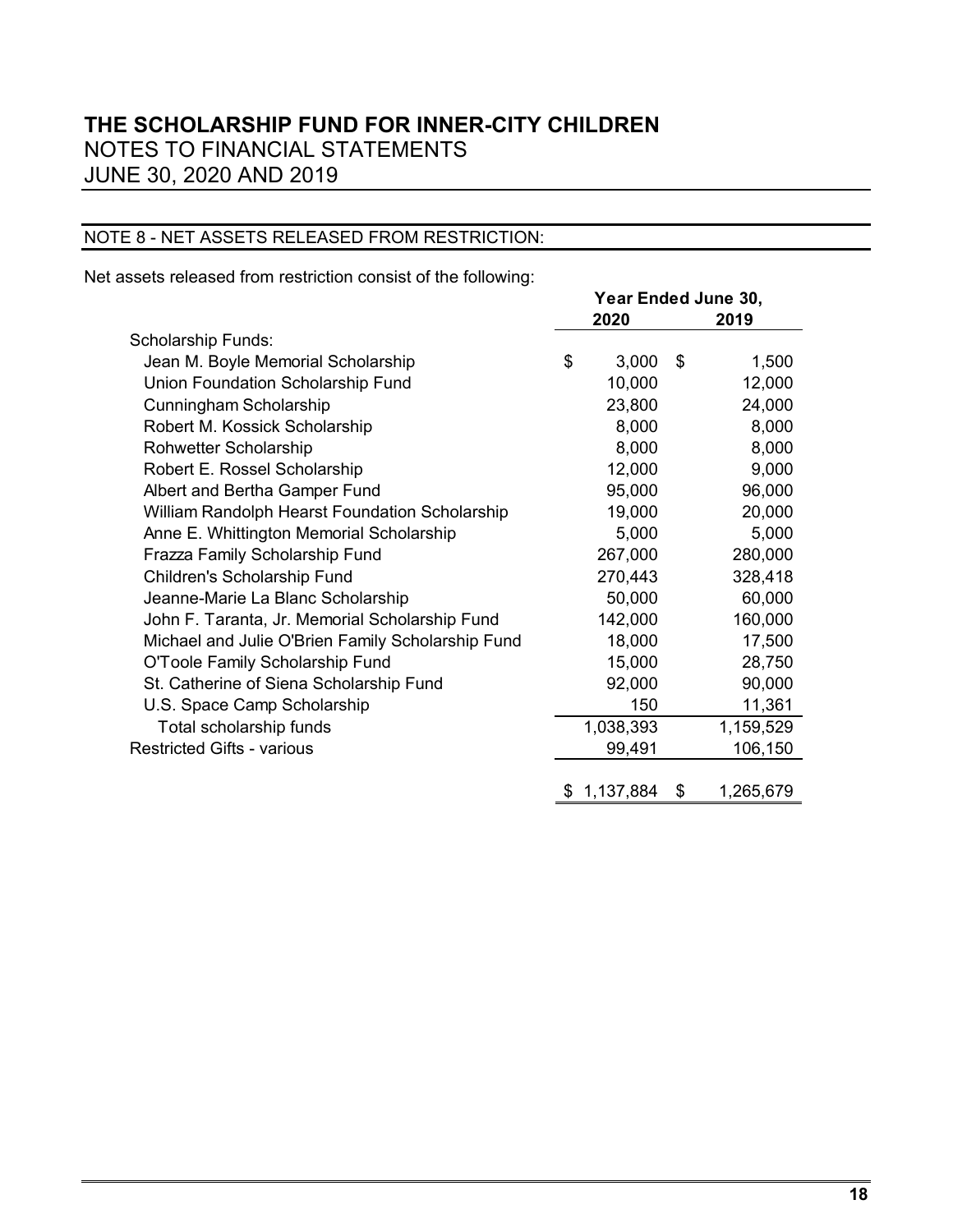#### NOTE 9 - ENDOWMENT FUNDS:

The Fund's endowment consists of nine individual funds established by donors to provide scholarship awards. The Fund's endowment includes only donor-restricted endowment funds.

The Fund follows accounting standards that provide clarification on accounting for donor-restricted endowment funds. The guidance prescribes that the portion of donor-restricted endowment funds that are classified as net assets with donor restrictions should not be reduced by losses on the investment of the fund or the Fund's appropriations from the fund.

The Fund has interpreted the Uniform Prudent Management of Institutional Funds Act ("UPMIFA") as requiring the preservation of the fair value of the original gift as of the gift date of the respective donorrestricted endowment fund absent explicit donor stipulations to the contrary. As a result of this interpretation, the Fund classifies as net assets restricted in perpetuity within net assets with donor restrictions: (a) the original value of gifts donated to its permanent endowment; (b) the original value of subsequent gifts to its permanent endowment; and (c) accumulations of income to its permanent endowment made in accordance with the direction of the applicable donor gift instrument. Therefore, endowment net assets restricted in perpetuity represent the original corpus of gifts given to the Fund for which the gift instruments stipulate that the principal be invested in perpetuity and only income be used for donor intended purposes, if any.

Net appreciation earned on the corpus of endowment net assets restricted in perpetuity, under the UMPIFA, is spendable. Accordingly, the Fund classifies the appreciation as time and purpose restricted within net assets with donor restrictions, pending appropriation for expenditure by the Fund's Board of Trustees.

The Fund considers the following factors in deciding to appropriate or accumulate donor-restricted endowment funds:

- (1) The duration and preservation of the Fund
- (2) The purposes of the Fund and the donor-restricted endowment fund
- (3) General economic conditions
- (4) The possible effect of inflation and deflation
- (5) The expected total return from income and the appreciation of investments
- (6) Other resources of the Fund
- (7) The investment policies of the Fund

The Fund's individual endowment funds are managed separately for investment purposes. The investment portfolio is managed to achieve a prudent long-term total return. The Fund relies on a total return strategy in which investment returns are achieved through both capital appreciation (realized and unrealized) and current yield (interest and dividends). The Fund targets a diversified asset allocation that places a greater emphasis on fixed income investments to achieve its long-term return objectives within prudent risk constraints.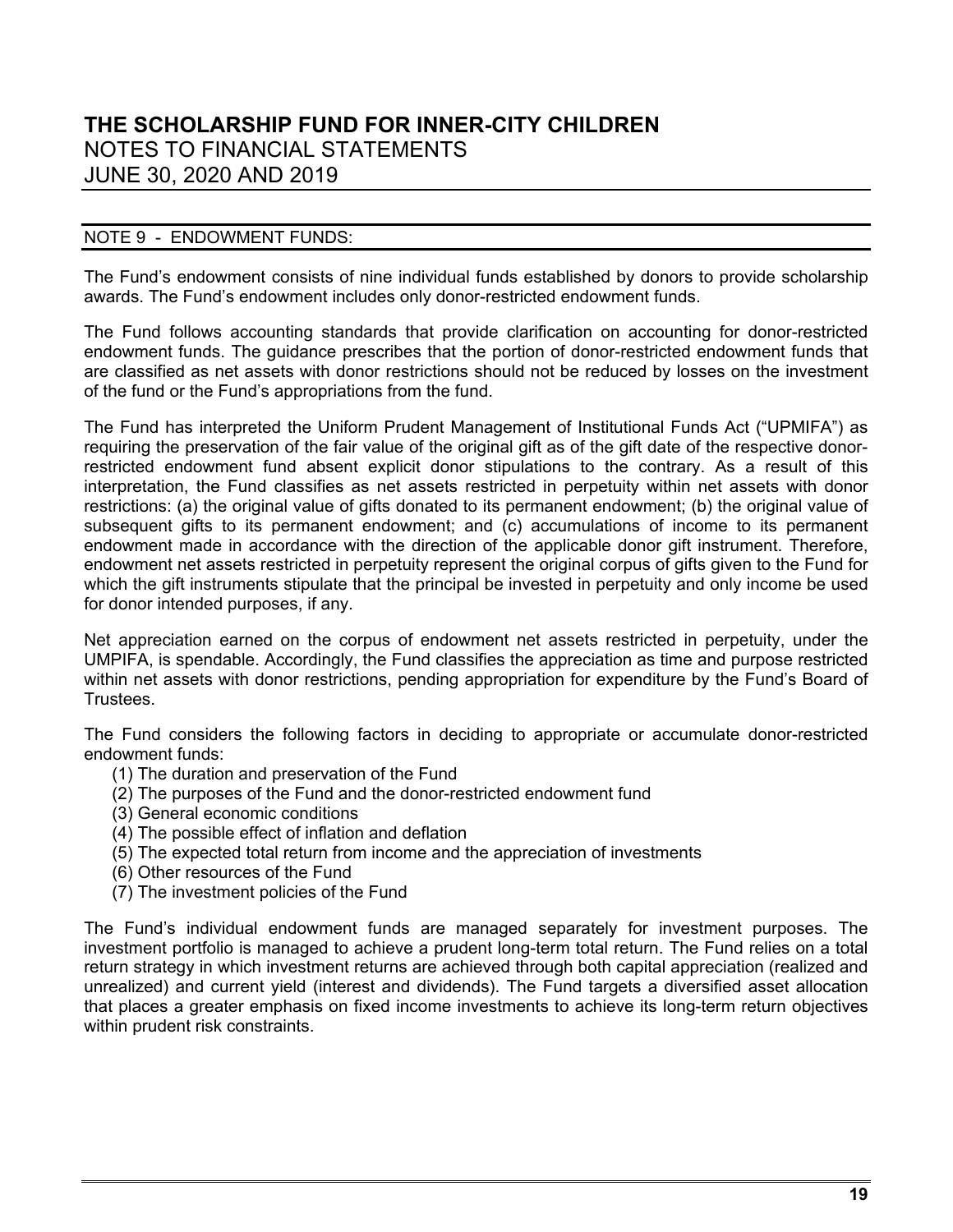### NOTE 9 - ENDOWMENT FUNDS: (Continued)

Endowment net asset composition by type of fund are as follows:

|                                                                                                          |                       |                                            | June 30, 2020                           |                 |
|----------------------------------------------------------------------------------------------------------|-----------------------|--------------------------------------------|-----------------------------------------|-----------------|
|                                                                                                          |                       | <b>Without Donor</b>                       | <b>With Donor</b>                       |                 |
|                                                                                                          |                       | <b>Restriction</b>                         | <b>Restriction</b>                      | Total           |
| Donor-restricted endowment funds:<br>Original donor-restricted gift amount<br>and amounts required to be |                       |                                            |                                         |                 |
| maintained in perpetuity by donor                                                                        | \$                    |                                            | \$<br>1,584,943                         | \$<br>1,584,943 |
| Accumulated investment gains                                                                             |                       |                                            | 424,290                                 | 424,290         |
| June 30, 2020, net endowment assets                                                                      | $\boldsymbol{\theta}$ |                                            | \$<br>2,009,233                         | \$<br>2,009,233 |
|                                                                                                          |                       |                                            | June 30, 2019                           |                 |
|                                                                                                          |                       | <b>Without Donor</b><br><b>Restriction</b> | <b>With Donor</b><br><b>Restriction</b> | Total           |
| Donor-restricted endowment funds:<br>Original donor-restricted gift amount<br>and amounts required to be |                       |                                            |                                         |                 |
| maintained in perpetuity by donor                                                                        |                       |                                            | 1,584,943                               | \$<br>1,584,943 |
|                                                                                                          | \$                    |                                            | \$                                      |                 |
| Accumulated investment gains                                                                             |                       |                                            | 656,697                                 | 656,697         |

Changes in endowment net assets are as follows:

|                                     | For the Year Ended June 30, 2020 |                      |   |                    |    |           |  |
|-------------------------------------|----------------------------------|----------------------|---|--------------------|----|-----------|--|
|                                     |                                  | <b>Without Donor</b> |   | <b>With Donor</b>  |    |           |  |
|                                     |                                  | <b>Restriction</b>   |   | <b>Restriction</b> |    | Total     |  |
| Endowment net assets, June 30, 2019 | S                                |                      |   | 2,241,640          | \$ | 2,241,640 |  |
| Investment return, net              |                                  |                      |   | (53, 407)          |    | (53, 407) |  |
| Withdrawal                          |                                  |                      |   | (179,000)          |    | (179,000) |  |
| Endowment net assets, June 30, 2020 | \$.                              |                      | S | 2,009,233          |    | 2,009,233 |  |
|                                     |                                  |                      |   |                    |    |           |  |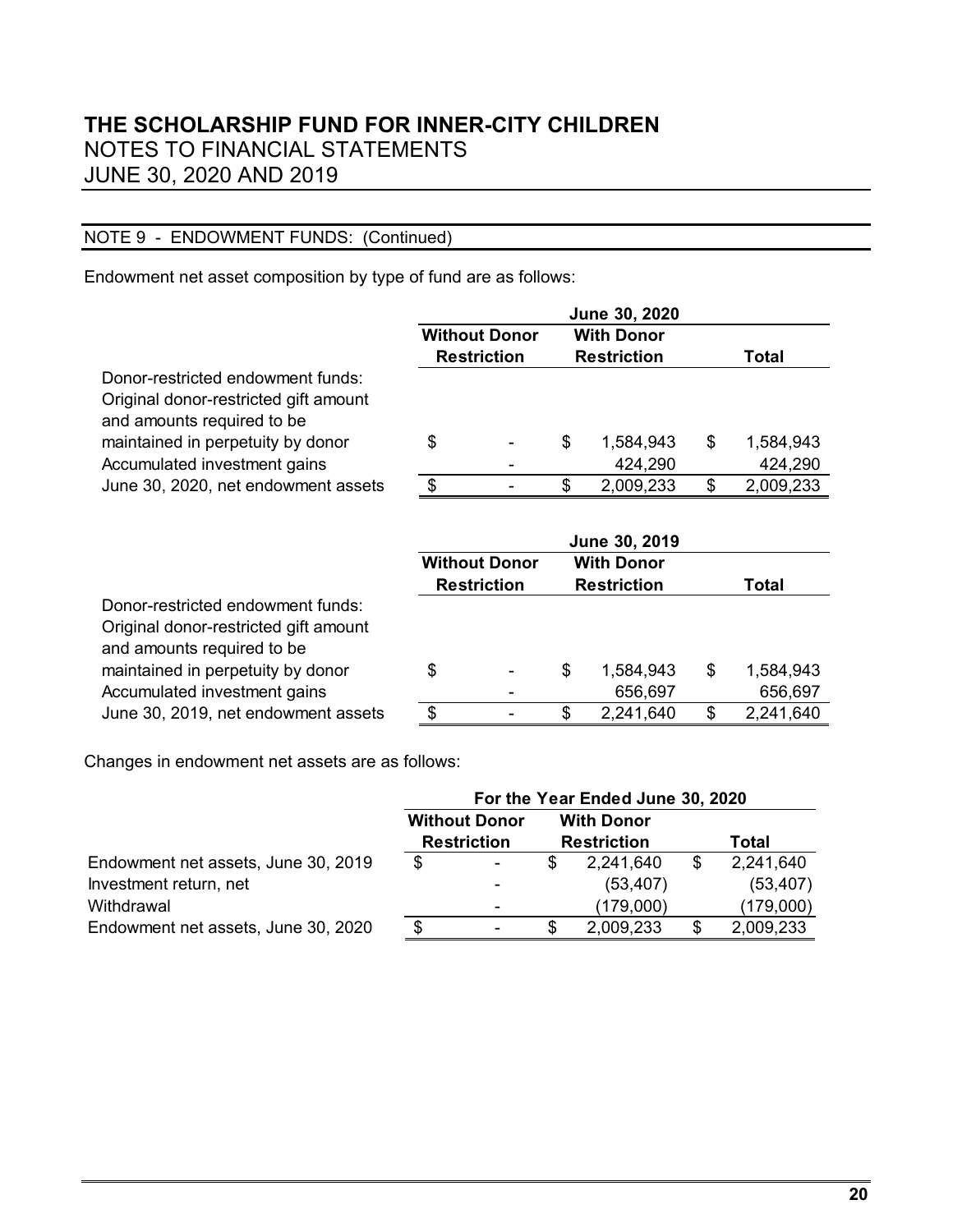#### NOTE 9 - ENDOWMENT FUNDS: (Continued)

Changes in endowment net assets are as follows:

|                                     | For the Year Ended June 30, 2019 |                      |                    |                   |       |            |  |
|-------------------------------------|----------------------------------|----------------------|--------------------|-------------------|-------|------------|--|
|                                     |                                  | <b>Without Donor</b> |                    | <b>With Donor</b> |       |            |  |
|                                     | <b>Restriction</b>               |                      | <b>Restriction</b> |                   | Total |            |  |
| Endowment net assets, June 30, 2018 | \$                               |                      | \$                 | 2,251,683         | \$    | 2,251,683  |  |
| Investment return, net              |                                  |                      |                    | 166,957           |       | 166,957    |  |
| Contributions                       |                                  |                      |                    | 1,500             |       | 1,500      |  |
| Withdrawal                          |                                  |                      |                    | (178, 500)        |       | (178, 500) |  |
| Endowment net assets, June 30, 2019 | \$.                              |                      | SS                 | 2,241,640         | S     | 2,241,640  |  |

#### NOTE 10 - PENSION PLAN:

The Fund provides its employees with the option to enroll in a defined contribution plan. Plan contributions by participants are made on a tax-deferred basis under an agreement for salary reduction in accordance with Section 403(b) of the Internal Revenue Code. The Fund will match employee contributions up to \$1,000 in a calendar year. Total pension expense under the 403(b) plan for the years ended June 30, 2020 and 2019, totaled approximately \$13,500 and \$1,500, respectively. Participants are immediately vested in their account balance, including the employer's contribution portion and all earnings thereon.

#### NOTE 11 - FUNCTIONAL EXPENSES:

The financial statements contain certain categories of expense that are attributed to more than one program or supporting function. Therefore, expenses require allocation on a reasonable basis that is consistently applied. Scholarship awards and fundraising expenses are direct costs. All other expenses are allocated based on employee time spent in each program or department.

#### NOTE 12 - CONCENTRATIONS OF RISK:

Cash, cash equivalents, and investments are exposed to interest rate, market, and credit risks. To minimize risk, the Fund's cash accounts are deposited within the IMP administered and guaranteed by the Chancery Office. The Fund's investment portfolio is diversified with several investment managers in a variety of asset classes. The Fund regularly evaluates its depository arrangements and investments, including performance thereof.